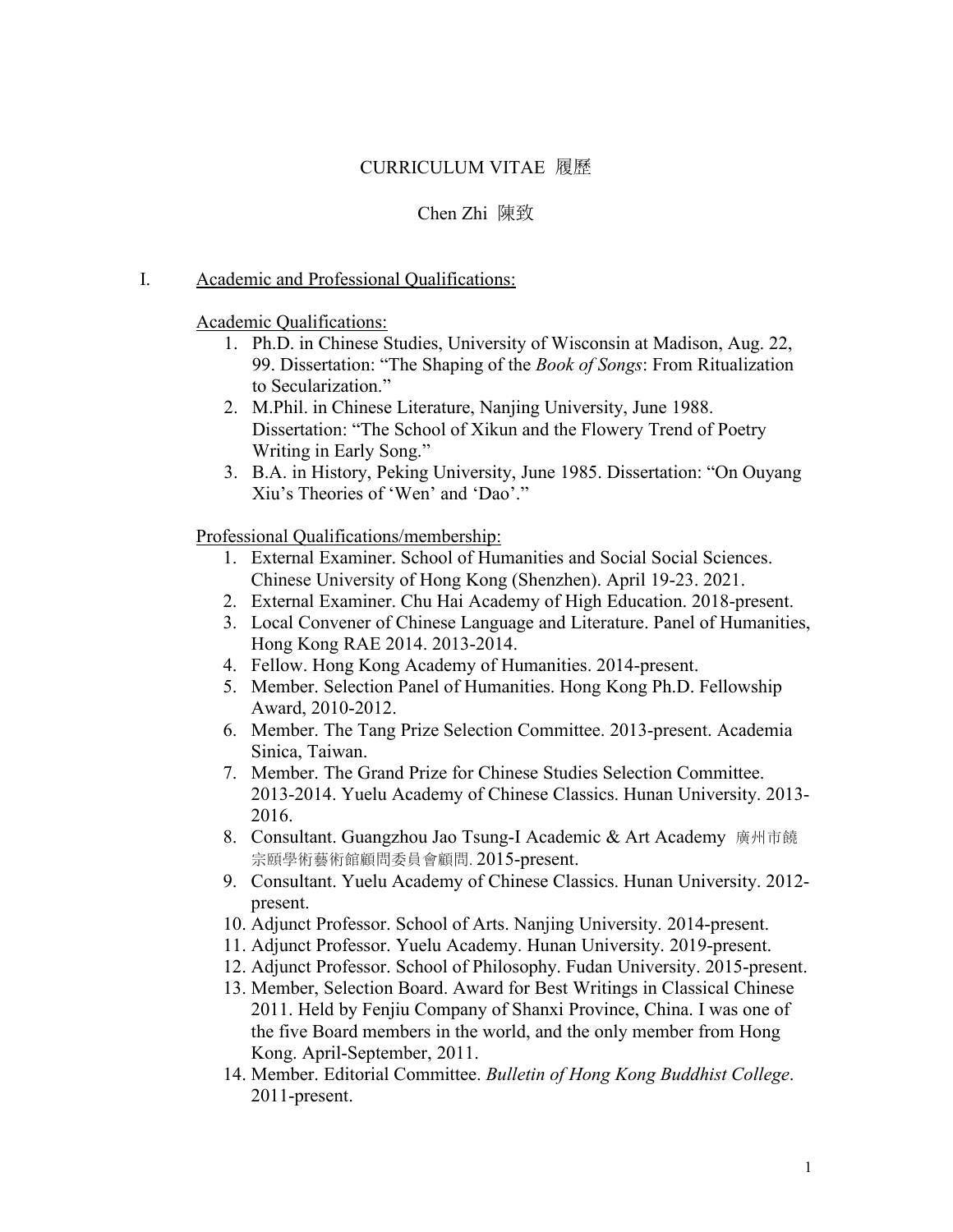- 15. Member, Editorial Board. *Sino-Humanitas*. HKBU. 2012-present.
- 16. Member. Editorial Committee. *Journal of Chinese Literary* Studies. Chinese University of Hong Kong. 2007-present.
- 17. Member, Early China Association. 2003-present.
- II. Academic and Professional Experience:
	- 1. Provost and Chair Professor. Beijing Normal University-Hong Kong Baptist University United International College, 2020-. 北師大-浸大聯合 國際學院常務副校長
	- 2. Vice President Chair Professor. Beijing Normal University-Hong Kong Baptist University United International College, 2018-2020. 北師大-浸大 聯合國際學院副校長(學術)
	- 3. Chair Professor. Department of Chinese Language and Literature, University of Macau, 2017-2018. 澳門大學中文系講座教授
	- 4. Director, Jao Tsung-I Academy of Sinology, HKBU, 2014-present. 饒宗 頤國學院院長
	- 5. Acting Director, Jao Tsung-I Academy of Sinology, HKBU, 2014-2016. 饒宗頤國學院署理院長
	- 6. Head, Department of Chinese Language and Literature, HKBU, 2010- 2013. 中文系主任
	- 7. Director, Mr. Simon Suen and Mrs. Mary Suen Sino-Humanitas Institute, HKBU, 2011-2014. 孫少文伉儷人文中國研究所所長
	- 8. Chair Professor, Department of Chinese Language and Literature, HKBU, 2013-present. 中文系講座教授
	- 9. Professor, Department of Chinese Language and Literature, HKBU, 2010- 2013.
	- 10. Associate Director, Institute of Creativity, HKBU, 2010-present. 創意研 究院副院長
	- 11. Associate Professor, Department of Chinese Language and Literature, HKBU, 2005-2010.
	- 12. Assistant Professor, Department of Chinese Language and Literature, HKBU, 2000-2005.
	- 13. Visiting Assistant Professor, Department of East Asian Languages and Literature, University of Wisconsin-Madison, 1999-2000.
	- 14. Lecturer, National University of Singapore, 1996-1999.
	- 15. Visiting Assistant Professor, Department of East Asian Languages and Literature, University of Wisconsin-Madison, 1995-1996.
- III. Teaching Experience

#### **Supervision of Ph.D. students atHKBU, Nanking University and UIC:**

- 18 Ph.D students of HKBU
- 3 Ph.D students of Nanjing University
- 1 Ph.D student of UIC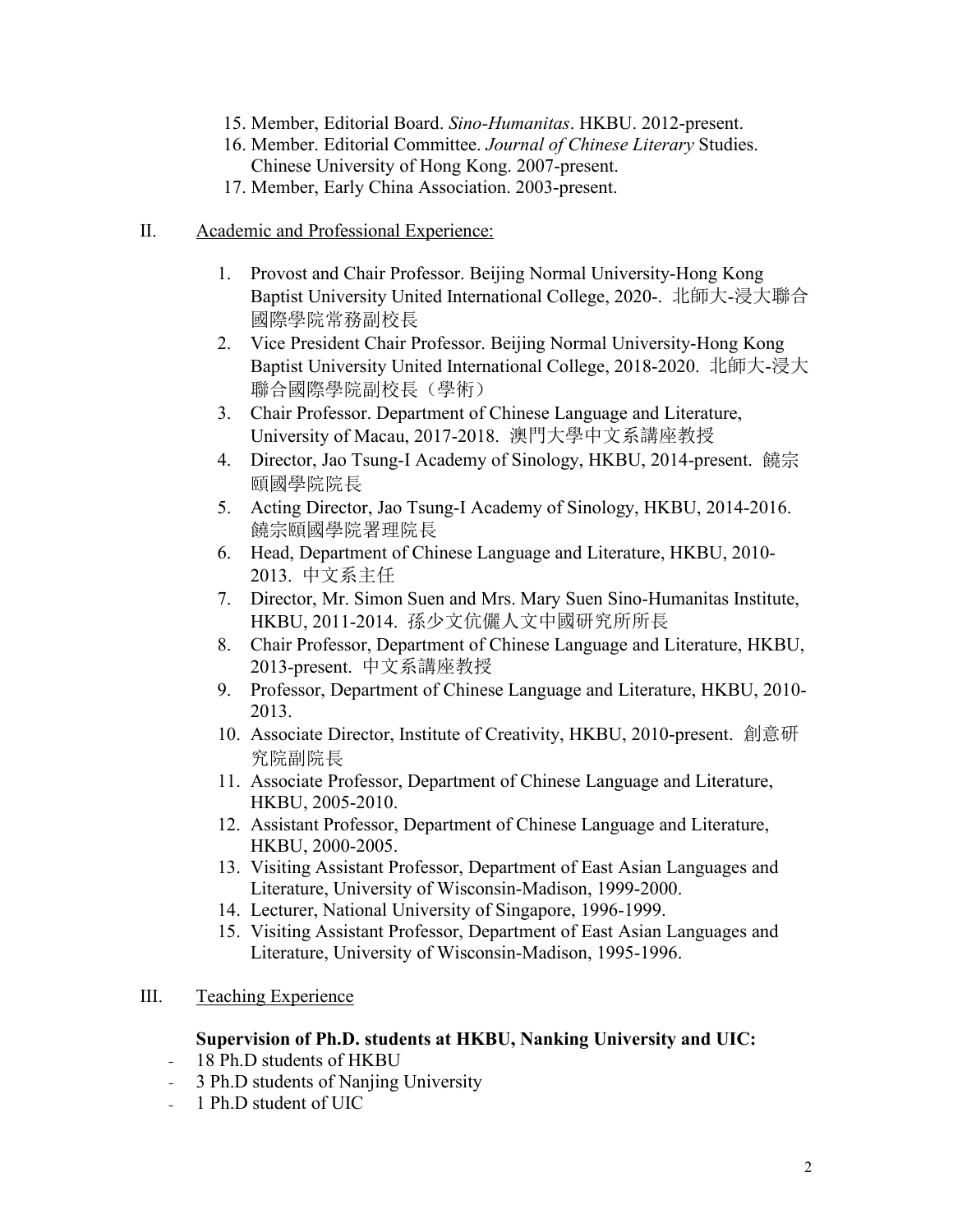- 2 Ph.D students of University of Macau.
- 1 HKPFS recipients: Mr. Richard Sage, 2016-2022.

List of Subjects Taught at University of Zurich (2018)

1. The *Book of Songs*: An Introduction and Selected Readings (Summer Course).

List of Subjects Taught at Xiamen University (2021)

1. The *Book of Songs* and Unearthed Documents.

### List of Subjects Taught at UIC (2020)

1. The Composition and Appreciation of Chinese Classical Poetry 古詩詞創 作與欣賞. An Experiential Course in Whole Person Education Program.

### List of Subjects Taught at HKBU (2000-2017)

- 2. Learn to Write Poems in Classical Style 學寫古詩詞. A web-teaching course of HKBU, which attracted more than 10,000 viewers, November 2013-January 2014. http://www.ebanshu.com/course/807.html
- 3. CHI 2110 *Shi jing* 詩經 (The Classic of Poetry) elective course for CHI and none-CHI students.
- 4. CHI 2260 *Lun yu* 論語 (The Analects ofConfucius) elective course for CHI and none-CHI students.
- 5. CHI 3920 Special Topics in Classical Chinese Fiction and Drama 古典小 說戲曲專題, elective course for CHI and none-CHI students.
- 6. CHI 3950 Selected Readings from Traditional Chinese Thinkers 諸子選 讀: 老子研究, elective course for CHI and none-CHI students.
- 7. CHI 4070 Traditional Chinese Thought and Modern Society 中國古代思 想與今日社會, elective course for CHI and none-CHI students, both postgraduate and undergraduate.
- 8. CMED1120 Ancient Chinese Medical Prose 醫古文, core course for CMED students.
- 9. CHI 4060 A Study of Poetry, Ritual, and Music in Ancient China 詩禮樂 古史研究, elective course for CHI and none-CHI students, both postgraduate and undergraduate.
- 10. CHI 2650 Writing of Rhyming Poems in Classical Style 韻文寫作, elective course for CHI and none-CHI students.
- 11. CHI 1180 Classical Chinese 古代漢語, core course for CHI students and elective for none-CHI students.

List of Subjects Taught at University of Macau (2017-18)

- 2. Advanced Study of Classical Chinese Literature.
- 3. A Study of Literary Genres in Classical Chinese Literature.
- 4. Selected Readings of Early Chinese Philosophical Texts.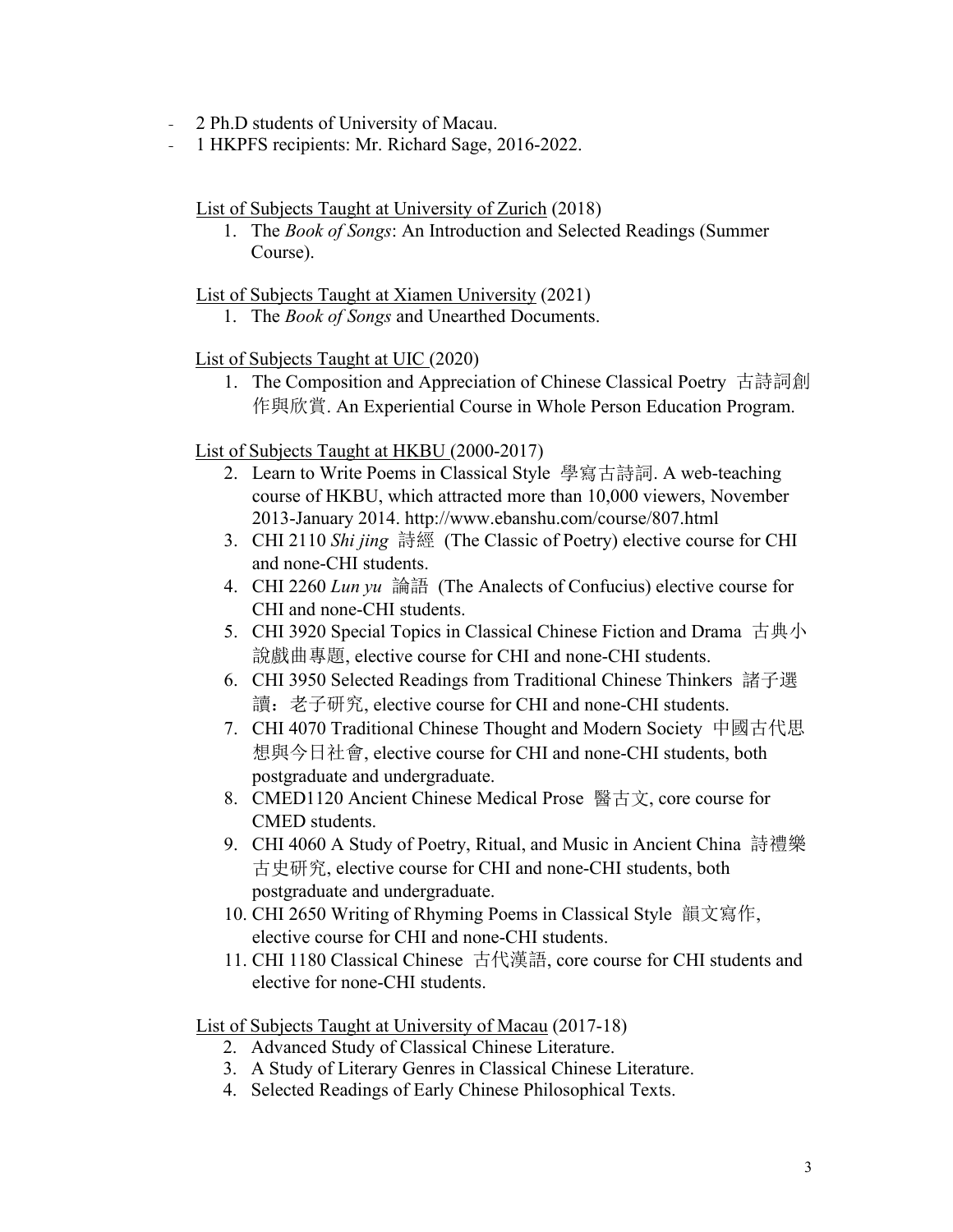### List of Subjects Taught at Nanjing University (2007, 2017)

- 5. Sinology on Early China (Summer Course).
- 6. *Shijing* and Excavated Documents (Summer Course).

### List of Subject Taught at the Summer School of Middlebury College (2000)

1. Classical Chinese for Fifth year students.

### List of Subjects Taught at University of Wisconsin 1993-1996; 1999-2000

- 2. Classical Chinese for Chinese Major and Non-Chinese Major students.
- 3. First and Second-year Chinese.

# List of Subjects Taught at National University of Singapore 1996-1999

- 1. Practical Chinese and Business Writing.
- 2. Elementary Chinese
- 3. Advanced Chinese.

### IV. Scholarly/Creative/Professional Work:

### Books or Monographs

- 1. 陳致著·《問田稽古錄》, 廣州·廣東人民出版社, 2022-3年將出。 Chen Zhi. *A Collection of Papers of Chen Zhi*. Vol.2. Guangzhou: Guangdong Renmin Publishing House, 2022. Forthcoming. This is an anthology of my papers including 14 articles previously published.
- 2. 陳致著:《詩書禮樂中的傳統》,上海:上海人民出版社,2012年。 共422頁。Chen Zhi. *The Legacy of Odes, Documents, Ritual Music*. Shanghai: Shanghai Renmin Publishing House, 2012. Pp.422. This is an anthology of my papers including 14 articles previously published, and one article: "A study of the classical learning of the Li brothers of Jiaxing of Zhejiang," unpublished before. Pp.422.
- 3. Chen Zhi. *From Ritualization to Secularization: The Shaping of Book of Songs*. Sankt Augustin, Germany: *Monumenta Serica* Institute, 2007. Pp.380. A Chinese version elaborated from this English one: 陳致著; 吳 仰湘、許景昭、黃梓勇譯,《從禮儀化到世俗化:詩經的形成》,收 入朱淵青、陳致策劃《早期中國研究叢書》(英譯中),上海:上海古 籍出版社,2009年。共363頁。
- 4. Chen Zhi, comp. Chen Zhi and Lai Hon Kit, annotators. *Series of Newly Annotated Classics: Book of Odes*.《新視野中華經典文庫‧詩經》Hong Kong: Chung Hwa Publishing House, 2015. Pp.520.

# Book chapters

1. 陳致: 《新見父乙尊銘試釋》。收入清華大學出土文獻研究與保護中 心編: 《半部學術史,一個李先生:李學勤先生學術成就與學術思想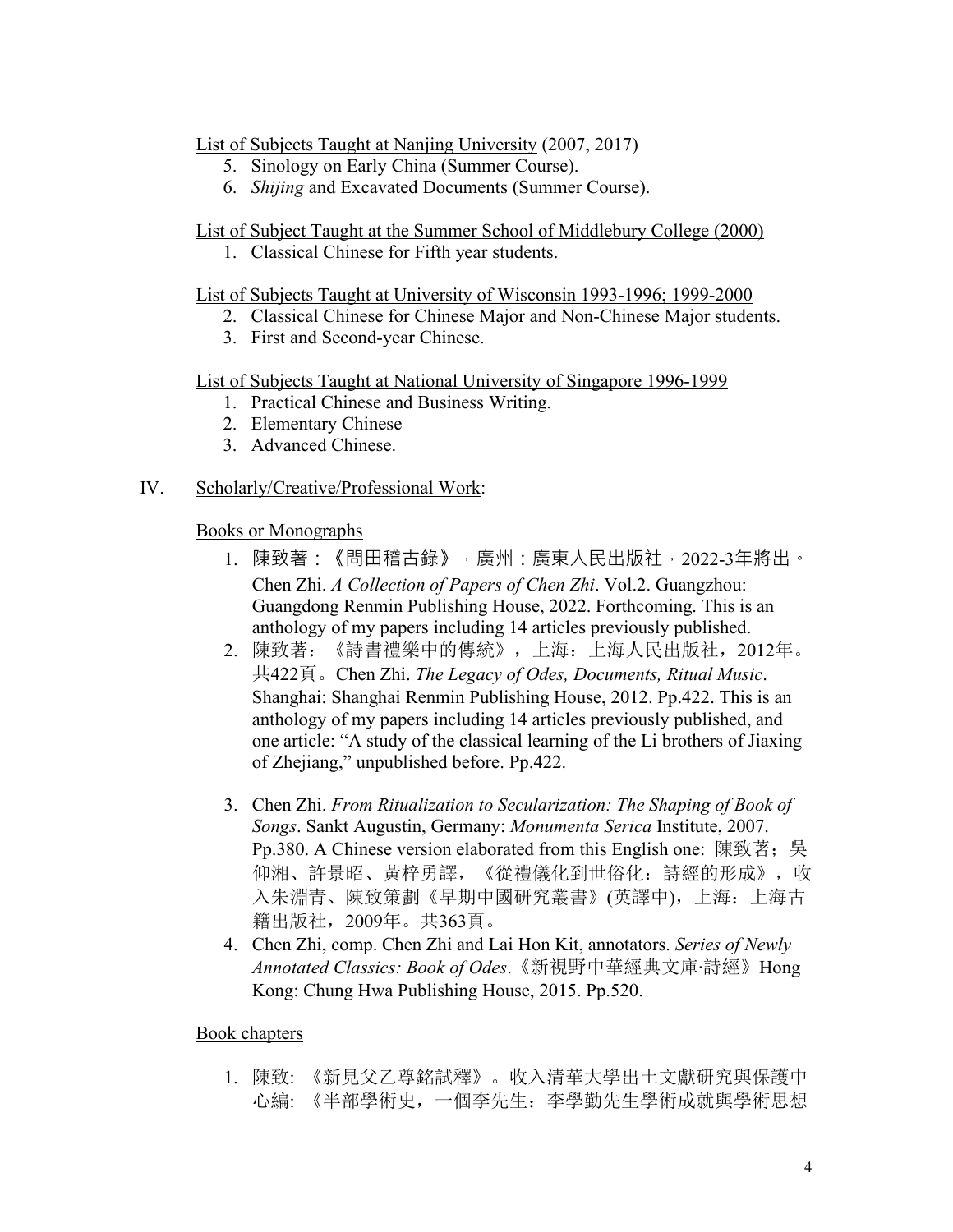國際研討會論文集》,頁 435-447, 2021 年 4 月。北京:清華大學出 版社。

- 2. Chen Zhi. "Biographical Genres and Biography: The Case of Yan Zun 嚴 遵". Invited by Prof. Joachim Gentz (University of Edinberg). Monica JUNEJA and Barbara MITTLER, eds. *China and World-World and China* Vol. 1 "Transcultural Perspectives on Pre-modern China. OSTASIEN Verlag, 2019. Pp. 67-82.
- 3. 陳致:「清華簡(伍) 《湯處於湯丘》《湯在啻門》《殷高宗問於三壽》 三篇札記」。收入李學勤、艾蘭、呂德凱主編: 《清華簡研究(第三 輯)》》,2019 年 12 月。上海:中西書局。
- 4. 「論三壽與參壽」。收入《林慶彰教授七十華誕論文集》,2018 年 7 月。台北:萬卷樓圖書出版有限公司。
- 5. Chen Zhi and Nicholas Williams. "The contentand structure of the *Book of Odes*". Invited by Prof. Fritz-Heiner Mutschler (University of Tubingen) Fritz-Heiner Mutschler (ed.), *The Homeric Epics and the Chinese* Book of Songs*: Foundational Texts Compared*, Newcastle upon Tyne (Cambridge Scholars Publishing), 2017. Pp. 255-282.
- 6. Chen Zhi. "A Reading of 'Nuo' (Mao 301) in light of bronze inscriptions: some English translations of the *Book of Songs* revisited." In Lin Chingchang and Christian Sophel, eds. *Orthodox and School of Thought: The Transformation of Confucian Canons*. Taipei: Wan-chuan-lou, 2013. Pp. 359-388.
- 7. 陳致著:〈「日居月諸」與「日就月將」:早期四言詩與祭祀禮辭釋 例──詩經與金文中成語(四)〉,收入陳致主編:《中國古代詩歌 傳統與文本研究》,北京:中華書局,2013年。頁148-177。轉載於 復旦大學出土文獻與古文字研究中心,網址:

http://www.gwz.fudan.edu.cn/SrcShow.asp?Src\_ID=1410。 Chen Zhi. "'Riju yuezhu' and 'rijiu yuejiang': A study of early tetra syllabic verse and sacrificial prayers in early China". In Chen Zhi, ed *Legacy of Poetry and Textual Studies in Ancient China*. Beijing: Zhonghua Shuju, 2013. Pp.148-177.

- 8. 陳致著:〈詩經與金文中成語釋例(五):「不競」「不僭」與「不 顯」「不時」〉,收入陳致主編:《簡帛.經典.古史》,上海古籍 出版社,2013年,頁422-444。 Chen Zhi. "The idiomatic expressions in the *Book of Odes* and the bronze inscriptions (5)". In Chen Zhi, ed. *Bamboo Strips, Silk Writing, Classics and Early China*. Shanghai: Classics Publishing House, 2013. Pp.422-444.
- 9. 陳致著:〈從《周頌》與金文中成語的運用來看古歌詩之用韻及四言 詩體的形成〉,收入陳致主編:《跨學科視野下的詩經研究》,上海 古籍出版社, 2010年, 頁 17-59。轉載於復旦大學出土文獻與古文字 研究中心:

[http://www.gwz.fudan.edu.cn/SrcShow.asp?Src\\_ID=932](http://www.gwz.fudan.edu.cn/SrcShow.asp?Src_ID=932)。

Chen Zhi. "The rime and meter of the 'Odes of Zhou' section and bronze inscriptions, and the shaping of the tetra-syllable verse in early China."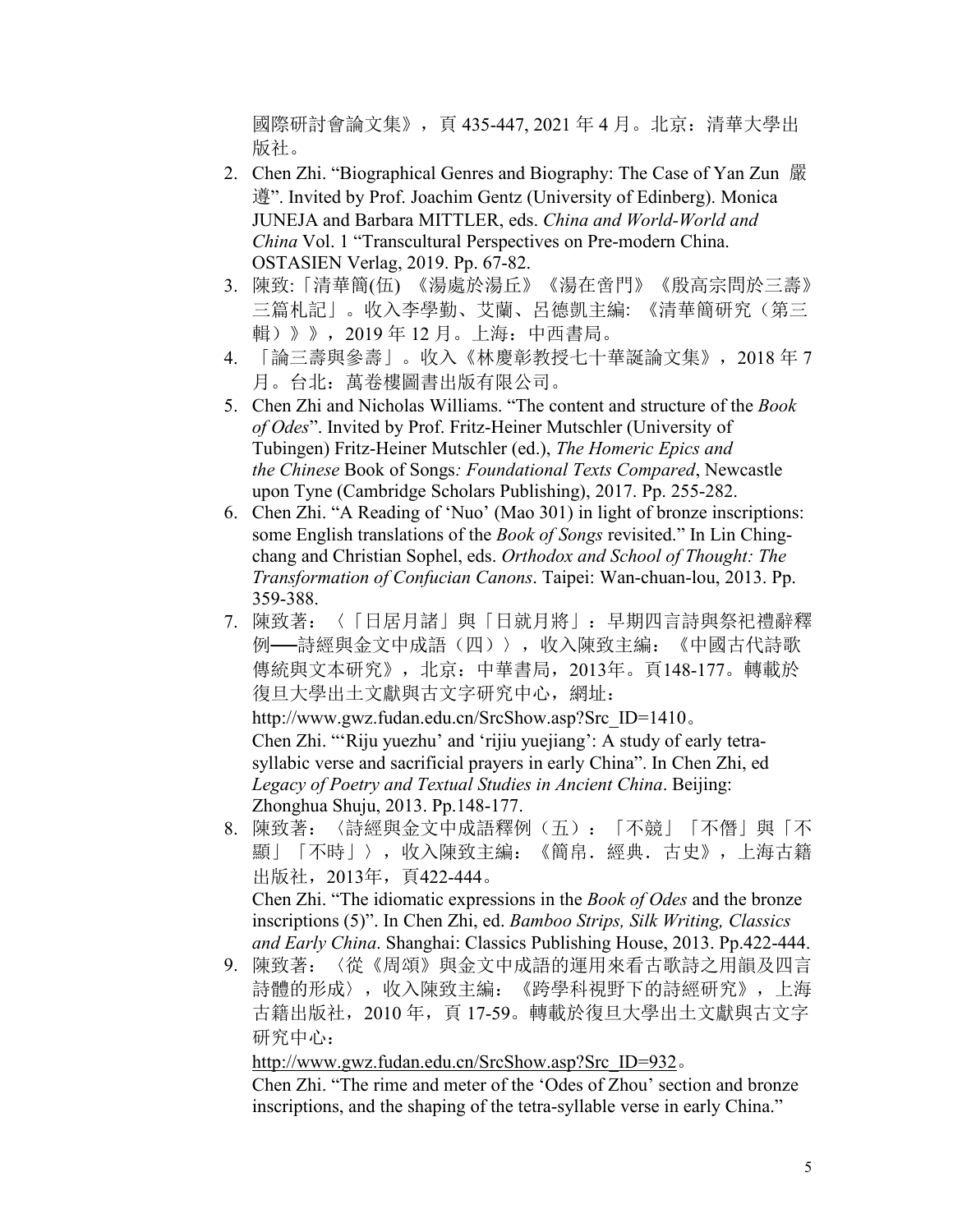Chen Zhi, ed. *Papers on Interdisciplinary Study of the Book of Odes*. Shanghai: Classics Publishing House, 2010. Pp.17-59.

10. 陳致著:〈釋「紓」〉,第二十一届古文字研究國際學術研討會,台 灣東吳大學中文系,古文字學會合辦,2010 年 4 月 30 日。收入《第 二十一届古文字研究國際學術研討會論文集》,台北:萬卷樓,2010 年,頁 565-586。

Chen Zhi: "On the etymology of 'Shu'." 21 st International Conference on Paleography. Department of Chinese Literature. Soochow University. In *Collection of Papers on the 21 st International Conference on Paleography*. Taipei: Wan-chuan-lou Publishing House, 2010. Pp.565-586.

11. 陳致:〈古金文學與詩經文本的考釋研究〉,收入勞悅强、梁秉賦編 《經學的多元脈絡-文獻、動機、義理、社群》,臺北:學生書局, 2008年,頁289-332。

Chen Zhi. "Traditional inter-textual scholarship on bronze inscriptions and philological study of the *Book of Odes* in ancient China." In Lo Yuet Keung and Leung Ping Fok, eds. *The Manifold Paths of the Classical Studies*. Taipei: Hsueh-sheng Publishing House, 2008. Pp.289-332.

- 12. Chen Zhi and William H. Nienhauser, Jr., trans. "Hereditary Household of T'ai-po of Wu" 〈吳太伯世家〉 with comprehensive annotations. In William H. Nienhauser Jr. ed. *Grand Scribe's Records Vol. 5.1: The Hereditary Houses of Pre-Han China, Part I* (Chinese-English) 《史記漢 以前的世家》. Bloomington: Indiana University Press, 2006. Pp.1-30.
- 13. 陳致:〈殷人鳥崇拜研究〉(尚飛譯),《旅外中國學者人文研究論 叢》,上海:上海文藝出版社,2002年,214-235。 Chen Zhi. "A Study of the Bird Cult of the Shang People" (Revised Version in Chinese,Shang Fei trans.). In *Renwen Zhongguo* 人文中國 (A Collection of Papers in Humanities by Oversea Chinese Scholars). Shanghai: Shanghai Wenyi Publishing House, 2002, 214-235.
- 14. Chen Zhi. "Chang Lei"(張耒). In *Indiana Companion to Traditional Chinese Literature*, vol. 2. William H. Nienhauser, Jr., ed. Bloomington: Indiana University Press, 1998. Pp.1-3.
- 15. Chen Zhi. "Nine-monk Style"(九僧體). In *Indiana Companion to Traditional Chinese Literature*, vol. 2. William H. Nienhauser, Jr., ed. Bloomington: Indiana University Press, 1998. Pp.16-18.
- 16. Chen Zhi. "Po Style"(白體). In *Indiana Companion to Traditional Chinese Literature*, vol. 2. William H. Nienhauser, Jr., ed. Bloomington: Indiana University Press, 1998. Pp.122-123.
- 17. Chen Zhi. "Sung Ch'i" (宋祁). In *Indiana Companion to Traditional Chinese Literature*, vol. 2. William H. Nienhauser, Jr., ed. Bloomington: Indiana University Press, 1998. Pp.151-154.
- 18. *Making America: The Society and Culture of the United States* (English- Chinese) 《美國特性探索: 美國社會與文化》. Co-translator "Preface," "Introduction," "From Immigrationto Acculturation" 〈從移民到文化移 植〉 by Arthur Mann, "Civil Disobedience in American Political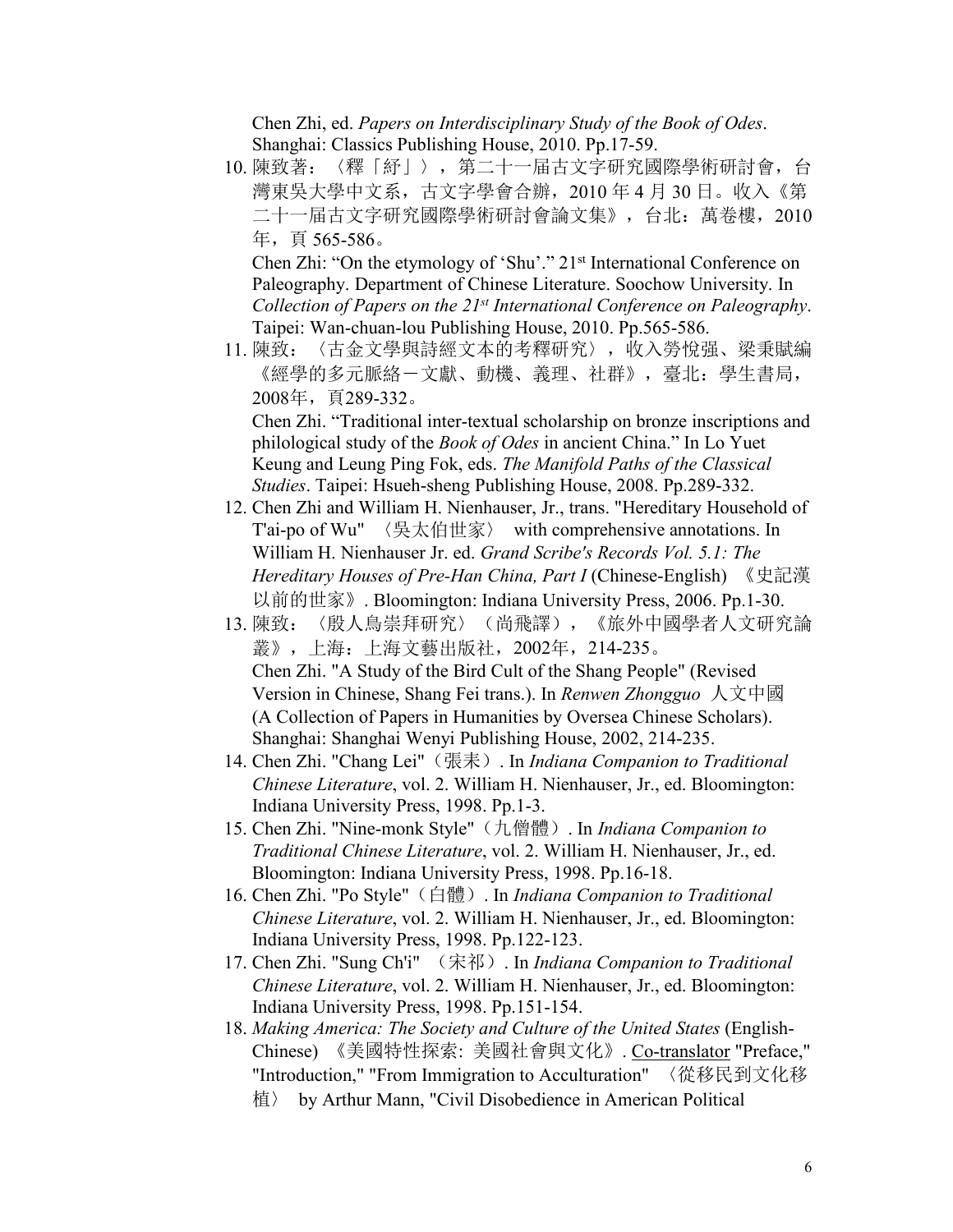Thought" 〈美國政治思想中的不服從主義〉 by John P. Diggins,<br>"American Philosophy" 〈美國的哲學〉 by Moray Murphey. Beijing: China Social Sciences Publishing House, 1992.

19. *Lectures on System Philosophy* 《拉茲洛哲學演講集》 by Ervin Laszlo (English-Chinese) Co-translator "Cybernetics in an Evolving Social System toward an Evolutionary Philosophy," "Ψ-universe: the Farther Horizon, " "The Objective of Mankind." Beijing: China Social Sciences Publishing House, 1991.

#### Journal publications

#### *Refereed*

- 1. 陳致:〈海昏侯墓所見子允父乙卣試釋〉,《江西師範大學學報(哲 學社會科學版)》,第49卷第5期(2016年9月)。頁7-15。
- 2. 陳致:〈逍遙與舒遲:從連綿詞的幾種特殊用法看傳世與出土文獻的 解讀〉,《簡帛研究》,2015年春夏季號。頁1-14。Chen Zhi. "Xiaoyao and shuchi: special uses of alliterative and rhyming binomes in the transmitted and excavated documents." *Jianbo yanjiu* (Study of Bamboo and Silk) Spring and Summer, 2015. Pp. 1-14.
- 3. 陳致:〈詩經新視野〉,《國學新視野》,2015 年秋季號。頁 27-38。 Chen Zhi. "New Horizons on the Study of *Shijing*." *Jianbo yanjiu* (Study of Bamboo and Silk) Spring and Summer, 2015. Pp. 1-14.
- 4. 陳致:〈讀周公之琴舞札記〉,《清華簡研究》,第二輯,2015年。 頁33-40。Chen Zhi. "Some notes on the 'dance accompanied by strings of Duke of Zhou' in Tsinghua bamboo strip writings." *Qinghuajian yanjiu* (Study of the Tsinghua Bamboo Strips) Vol. 2, 2015. Pp. 33-40.
- 5. 陳致:〈赤紵紱與彼交匪紓〉,《古文字研究》,第三十輯,2014 年。頁514-521。Chen Zhi. "On the red silk pendant and the line of 'bijiaofeishu' in 'Caishu' poem of *Shijing*." *Guwenzi yanjiu* (Paleography) Vol. 30, 2014. Pp. 514-521. This paper is revised from en earlier version presented in the title of "On the etymology of 'Shu'." 21<sup>st</sup> International Conference on Paleography. Department of Chinese Literature. Soochow University. In *Collection of Papers on the 21 st International Conference on Paleography*. Taipei: Wan-chuan-lou Publishing House, 2010. Pp.565- 586.
- 6. 陳致:〈釋「允」與「㽙」〉,《饒宗頤國學院院刊》第一輯,香港 中華書局,2014年。頁135-160。Chen Zhi. "On the decipherment of characters 'yun', 'yun' and 'jun' in bronze inscriptions." *Bulletin of the Jao Tsung-I Academy of Sinology* vol.1. Hong Kong: Chung Hwa Publishing House, 2014. Pp. 135-160.
- 7. 陳致:〈清華簡《周公之琴舞》中「文文其有家」試解〉,清華大學 《出土文獻》第3輯(2013), 頁41-47。Chen Zhi. "An interpretation of the line of "wenwen qi youjia" in the 'dance accompanied by strings of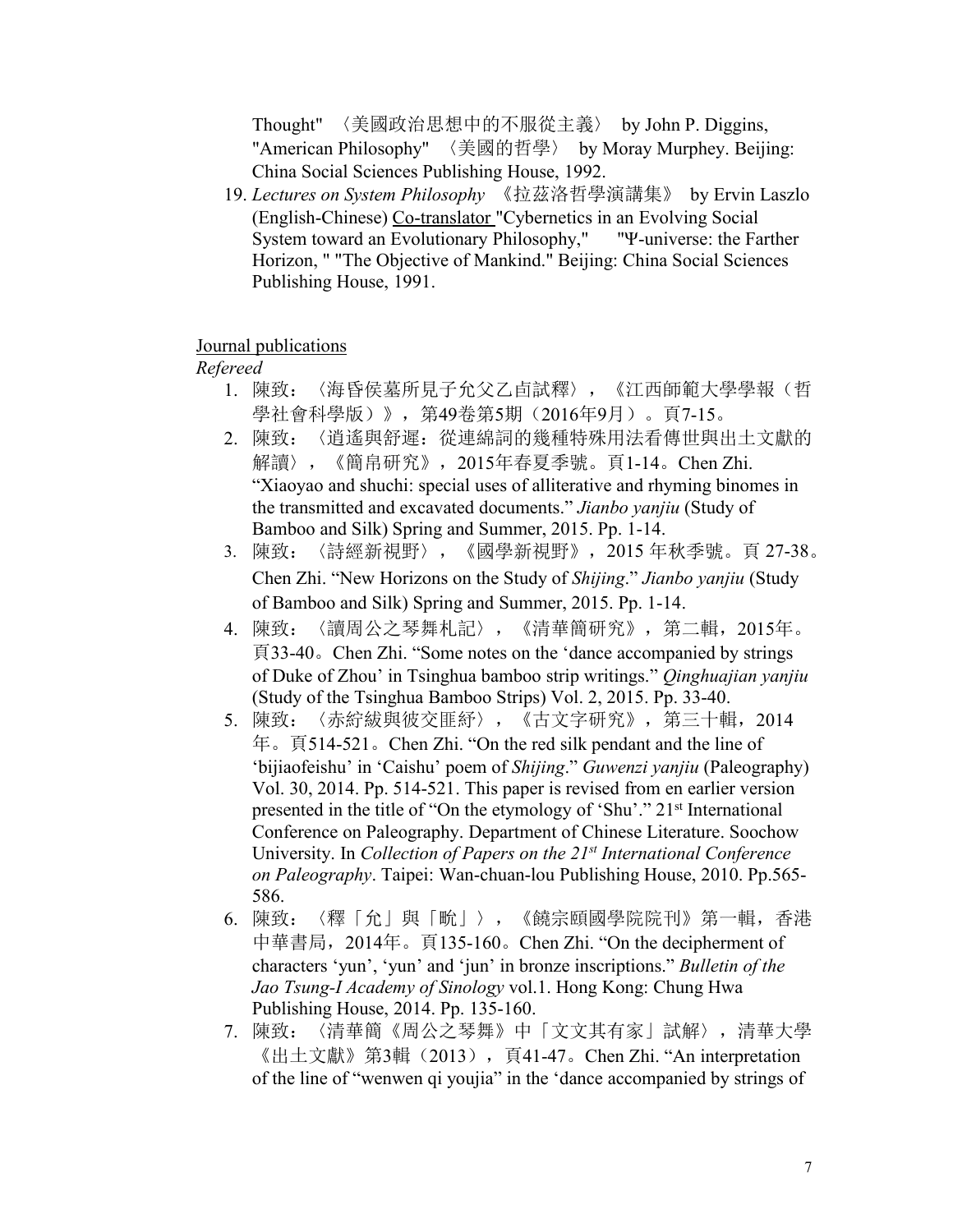Duke of Zhou' in Tsinghua bamboo strip writings." *Excavated Documents* vol.3(2013). Pp.41-47.

- 8. 陳致:〈清華簡所見古飲至禮與古佚詩試釋〉,清華大學《出土文 獻》第1輯 (2010), 頁1-30。Chen Zhi. "The rite of 'Drinking Ceremony' and an explanation of the lost poem as seen on Tsinghua Bamboo Strips." *Excavated Documents* vol.1(2010). Pp.1-30.
- 9. 陳致: 〈《大雅. 文王》篇所見詩經異文與金文成語零釋〉,蔣寅、 張伯偉主編, 《中國詩學》, 第14輯 (2010), 頁44-65。Chen Zhi. "Textual variants in the 'King Wen' poem and the contemporary bronze inscriptions." In *Chinese Poetics* vol.14(2010). Pp.44-65.
- 10. 陳致:〈「不吳不敖」與「不侃不忒」:《詩經》與金文中成語零 釋〉,刊於《古典文獻研究》第13輯,2010年,頁4-19。初稿為〈詩 經與金文中成語(一)〉,始發表於2009年1月17日香港中文大學主 辦之〈古道照顏色:先秦兩漢古籍研究國際學術研討會〉,刊於復旦 大學出土文獻與古文字研究中心網頁 [http://www.guwenzi.com/SrcShow.asp?Src\\_ID=373](http://www.guwenzi.com/SrcShow.asp?Src_ID=373)。Chen Zhi. "'buyu

buao' and 'bukan bute': some new interpretations of these terms in *Book of Odes* and bronze inscriptions." *Research Papers on Classical Documents* vol. 13 (2010). Pp.4-19.

- 11. Chen Zhi. "A Reading of 'Nuo' (Mao 301): Some English Translations of the *Book of Songs* Revisited." *CLEAR* (Chinese Literature: Essays, Articles, Reviews) 30 (2008), pp. 1-7.
- 12. 陳致:〈清代詩經異文考釋研究〉,香港:香港大學中文系,《東方 文化》,第41卷第2期(2008),頁1-56。Chen Zhi. "The Qing scholarship on textual variants of the *Book of Odes.*" *Oriental Studies* (University of Hong Kong) 41.2 (2008). Pp.1-56.
- 13. 陳致:〈萬舞與庸奏:商代祭祀樂舞與詩經中的頌〉,《中華文史論 叢》2008年第4期,上海古籍出版社,頁23-47。Chen Zhi. "The dance of Wan and the Yong performance: Ritual music of the Shang dynasty and the three sections of'Hymns' in the *Book of Odes*." *Research Papers on Chinese Literature and History* 2008.4. Pp.23-47.
- 14. 陳致: 〈晚明子學與制義考〉, 《諸子學刊》第1期(2007年), 上 海:上海古籍出版社,頁383-420。Chen Zhi. "The study of early Chinese philosophers and civil service examination in late Ming." *Journal of Early Chinese Philosophers* vol.1 (2007). Pp.383-420.
- 15. 陳致:〈清代中晚期制義中的漢宋之别:以劉顯曾硃卷為例〉,《傳 統中國研究集刊》第2期(2006年12月),405-426。Chen Zhi. "The examination paper of Liu Xianzeng: a study of the schools of Han and Song in Mid- and Late Qing." *Journal of Studies of Traditional China* vol. 2 (2006). Pp.405-426.
- 16. 陳致:〈從劉顯曾、劉師蒼硃卷看儀徵劉氏的先世、科舉與學術〉, 《南京曉莊學院學報》第3期(2006年5月),68-81。收入《中國人 民大學報刊複印資料》《明清史》2006年第3期。Chen Zhi. "From the examination papers of Liu Xianzeng and Liu Shicang to view the kinship,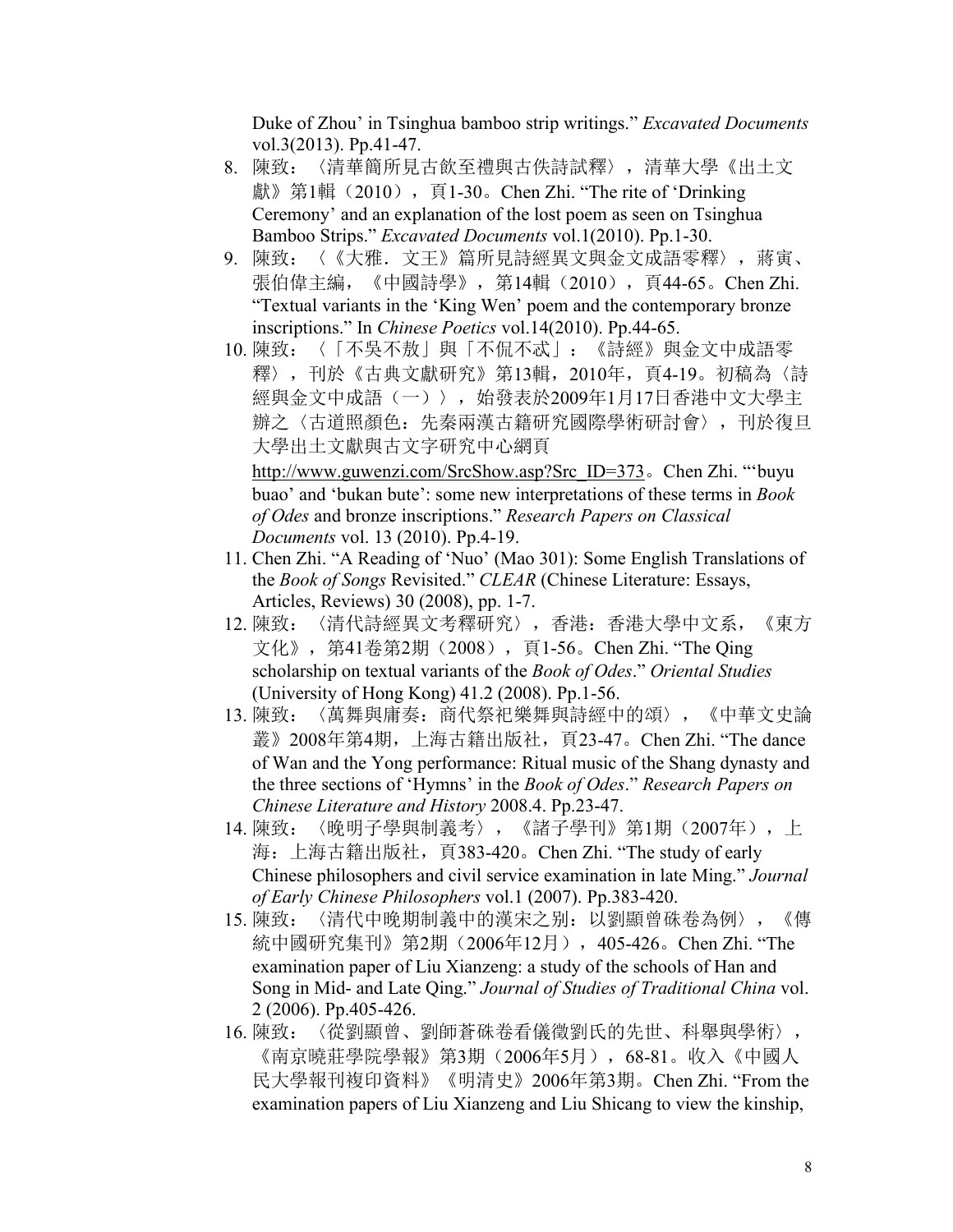examination and scholarship of the family of Liu from Yizheng of Jiangsu Province." *Journal of Academy of Xiaozhuang* vol.3 (2006). Pp.68-81. Reprinted by Renmin University of China "important papers on Ming and Qing History."

- 17. 陳致:〈商略古今,折衷漢宋:王先謙的今文詩學〉,《湖南大學學 報》第20卷第70期(2006年1月),31-43。收入朱漢民主編《清代湘 學研究》(長沙: 湖南大學出版社, 2006), 219-250。Chen Zhi. "Negotiating between the Ancient and Modern, the Han School and the Song School: Wang Xianqian's Study of the 'Modern Text' of the *Shi Jing*". *Journal of Hunan University*. 20.70 (2006). Pp.219-250. Also *In Collected Papers on Classical Studies during the Qing Dynasty in Hunan Province*. Changsha: Hunan University Press, 2007.
- 18. "From Exclusive Xia to Inclusive Zhu-Xia: The Conceptualization of Chinese Identity in Early China." *Journal of The Royal Asiatic Society* (Cambridge University Press) 3, Vol.14, Issue 3(Nov. 2004):185-205.
- 19. 陳致:〈二南:南方的樂鐘與雅音〉,《國學研究》第13卷 (2004),北京大學國學研究院中國傳統文化研究中心,1-39。Chen Zhi. "Nan: The Southern Bells and Elegant Music" (Chinese). *Guoxue yanjiu* 國學研究(Peking University) 13: 1-39.
- 20. 陳致:〈夷夏新辨〉,《中國史研究》,中國社會科學院歷史學研究 所,2004年第1期,3-22。"On Early Concepts ofYi (Barbarism) and Xia (Chineseness)" (Chinese). *Zhuoguoshi yanjiu* 中國史研究 (Institute of History, Chinese Academy of Social Sciences) 101(January 2004): Pp. 3-22.
- 21. 陳致:〈從王國維《北伯鼎跋》來看商周之際的一些史事〉,《臺大 歷史學報》31期(2003年6月),1-43。增訂版刊於《周勳初先生八 十壽辰紀念文集》,北京:中華書局,2008年。Chen Zhi. "An Investigation of Some Historical Facts during the Shang and Zhou Transition from Wang Guowei's 'Beibo Ding Ba' (Postscript to the Vessel of the Earl of North)." *Taida lishi xuebao* 臺大歷史學報 (*Historical Inquiry* of the National Taiwan University) 31 (June 2003): Pp.1-43.
- 22. 陳致:〈說夏與雅:宗周禮樂形成與變遷的民族音樂學考察〉,《中 央研究院中國文哲研究集刊》(台灣),第19卷(2001年3月),1-53。 Chen Zhi. "Magnificence and Elegantiae: An Ethno-musicological Study of the Formation and Transformation of the Ritual Music of the Zhou Dynasty". *Bulletin of Institute of Chinese Literature and Philosophy, Academia Sinica* 中央研究院中國文哲研究集刊 19 (September 2001): Pp. 1-53. Taiwan.
- 23. 陳致:〈原孝〉,《人文中國》,第9期,香港:浸會大學,2002 年,229-252。Chen Zhi. "An Etymological Inquiry into the Early Concept of the Filial Piety." *Sino-Humanitas* 人文中國 <sup>9</sup> (2002): Pp.229-252. Hong Kong.
- 24. "A New Reading of Yen-yen, Mao 28 of the *Book of Songs*." *T'oung Pao* 85.1 (1999): 1-22. Leiden, Netherlands.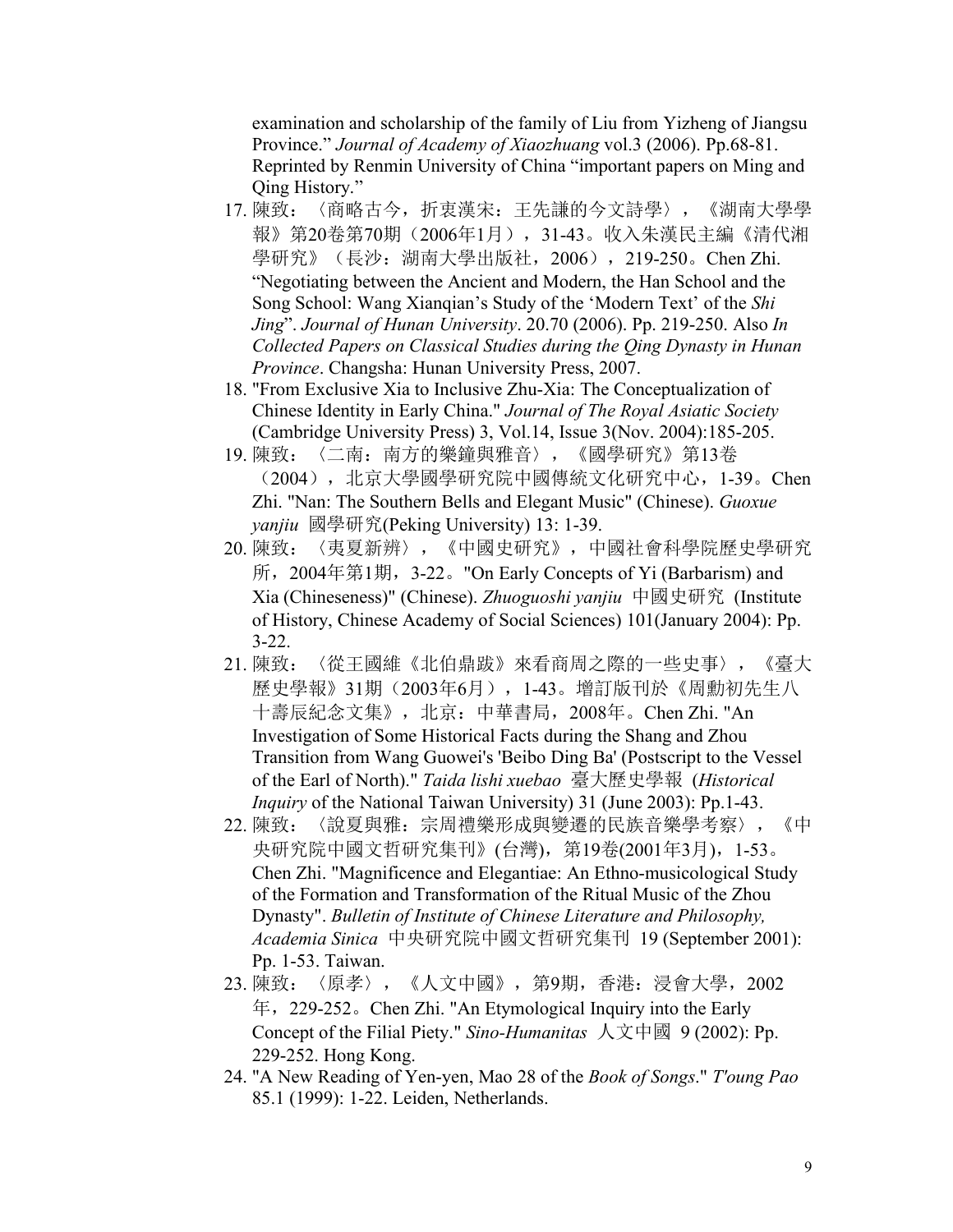- 25. "A Study of the Bird Cult of the Shang People." *Monumenta Serica* 47 (1999): 127-147. Germany.
- 26. 陳致:〈說南:再論詩經的分類〉,《中央研究院中國文哲研究集 刊》(台灣), 第12卷(1998年3月), 頁365-403。Chen Zhi. "A Paleographic Analysis of Nan and Its Significance in Interpreting the Rationale for the Divisions of the Sections of the *Shi Jing*." *Bulletin of Institute of Chinese Literature and Philosophy, Academia Sinica* 中央研 究院中國文哲研究集刊 12 (March 1998): Pp. 365-403. Taiwan.

# V. Scholarly/Creative/Professional Activities:

# Editorial work

- 1. Chen Zhi, founding Editor-in-Chief. *Innovative Teaching and Learning*. Hong Kong: Global Science Press, 2020. The inauguration Issue was published in October 2020. <https://www.uic.edu.cn/info/1075/12168.htm>
- 2. Chen Zhi, founding Editor-in-Chief. *Old World. A Journal of Ancient Africa and Eura-Asia*. Leiden: Brill, 2020. The inauguration Issue will be published in June 2021. <https://bnu-uicrchc.com/portal/list/publishdetails/id/3.html>
- 3. 陳致、王玨編:《師道師說.饒宗頤卷》。北京:東方出版社,2017 **年。** スキャンプ しゅうしゅう しょうしょう
- 4. 陳致、孟飛、黎漢傑編:《周策縱論學書信集》上海:中華書局, 2019年。581頁。Chen Zhi, Lai Hon Kit, eds. *The Correspondence of T.T. Chow*. Beijing: Zhonghua Shuju. Pp. 581.
- 5. Chen Zhi, Dirk Meyer, Adam Schwartz, eds. *The Jao Tsung-I Library of Sinology*. De Gruyter, 2018-, 4 vols. <https://www.degruyter.com/view/serial/480990>
- 6. 陳致、黄人二主編:《殷周重器銘文彙釋叢書》,上海:人民、古籍 出版社,2013-。 Chen Zhi and Huang Jen-erh, eds. *Series Books on the Study of the Important Bronze Inscriptions of the Shang and Zhou Dynasties*. Shanghai: Shanghai Renmin, and Shanghai Classics Publishing Houses, 2013-.
- 7. 陳致主編:《饒宗頤國學院院刊》,香港:中華書局,2013- Chen Zhi, Founding Chief Editor. *Bulletin of the Jao Tsung-I Academy of Sinology*. Hong Kong: Chung Hwa Publishing House, 2014. Vols. 1-5 were published and Vol. 6 is forthcoming. I am the founding editor. [http://jas.hkbu.edu.hk/YCY.php?page=files/files\\_manager2/listing&id=1876](http://jas.hkbu.edu.hk/YCY.php?page=files/files_manager2/listing&id=1876)
- 8. 陳致主編:《中國詩歌傳統與文本研究》,北京:中華書局, 2013 年。共 576 頁。

Chen Zhi, ed *Legacy of Poetry and Textual Studies in Ancient China*. Beijing: Zhonghua Shuju, 2013. Pp.576.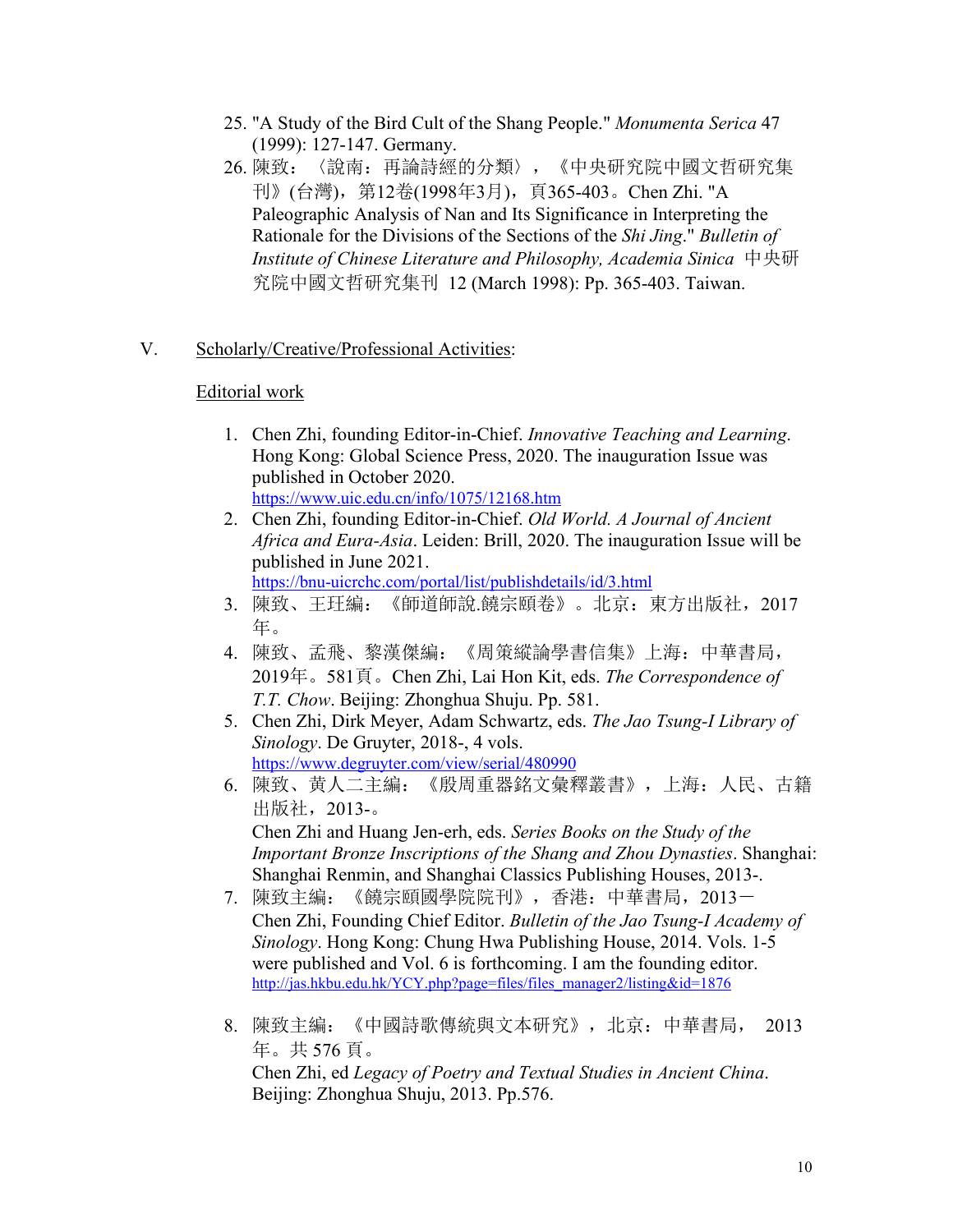- 9. 陳致編:《簡帛.經典.古史》,上海:上海古籍出版社, 2013 年。 共 450 頁。 Chen Zhi, ed. *Bamboo Strips, Silk Writing, Classics and Early China*. Shanghai: Classics Publishing House, 2013. Pp.450.
- 10. 陳致主編: 《當代西方漢學研究集萃. 中國上古史卷》(英譯中), 上 海:上海古籍出版社,2012 年。伊沛霞(Patricia Ebrey)、姚平 (Ping Yao)主編:《當代西方漢學研究集萃叢書》(共六卷)。 Chen Zhi, ed. *Selected Papers on Early China by Contemporary Sinologists*. Shanghai: Classics Publishing House, 2012. Pp.422.
- 11. 陳致編:《周策縱捐贈書畫集》,香港:匯智出版社,2011 年。 Chen Zhi, ed. *Calligraphies and Paintings in the Collection of T.T. Chow*. Hong Kong: Infolink Publishing Limited, 2011.
- 12. 陳致主編:《跨學科視野下的詩經研究》,上海古籍出版社,2010 **年。** スキャンプ しゅうしゅう しょうしょう

Chen Zhi, ed. *Papers on Interdisciplinary Study of the Book of Odes*. Shanghai: Classics Publishing House, 2010.

- 13. 陳致編:《周策縱舊詩存》,香港:匯智出版社,2007 年。 Chen Zhi, ed. *An Anthology of Poems by T. T. Chow in Classical Style*. Hong Kong: Infolink Publishing Limited, 2007.
- 14. 朱淵清、陳致總策劃:《早期中國研究叢書》(英、日譯中),上海: 上海古籍出版社,2006-。

<https://www.douban.com/doulist/145603/>

Zhu Yuanqing and Chen Zhi, eds. *Series Books on Early China by Contemporary Sinologists*. 2006-present. We have published 17 books thus far by world-leading scholars in the field of early China from US, Europe, Japan, Canada and Australia, from English and Japanese into Chinese.

15. 方勇主編,陳致副主編: 《諸子學刊》第一輯至第二十三輯(2007-2021),上海古籍出版社。 <https://www.fabiao.com/zhuzxk/>

Fang Yong, ed.; Chen Zhi, Associate Editor. *Journal of Early Chinese Philosophers* Vols. 1-23 (2007-). Shanghai Classics Publishing House. I am one of the two founding editors.

- 16. Editorial Board member. Jia Jinhua, ed. *A Bibliography of the Ancient Chinese Books in Hong Kong* (Chinese). Shanghai: Shanghai Guji, 2004.
- 17. Editorial Board member. Edward L. Shaughnessy, Chen Wei and Li Tianhong, eds. *Bamboo and Silk* (English). University of Chicago and Wuhan University. 2016-present.
- 18. Editorial Board member. *Yuan Xue* 原學, Vols 2-6. Beijing: Beijing Guangbo dianshi Chubanshe, 1996-2001.
- 19. 編委:《中國古代民間信仰風俗辭典》,北京:中國文聯出版社, 1992 年。共 864 頁。 Chen Zhi, Editorial Board member. *A Dictionary of Folk Customs and Religious Beliefs in Ancient China*. Beijing: China Federation of Literary and Art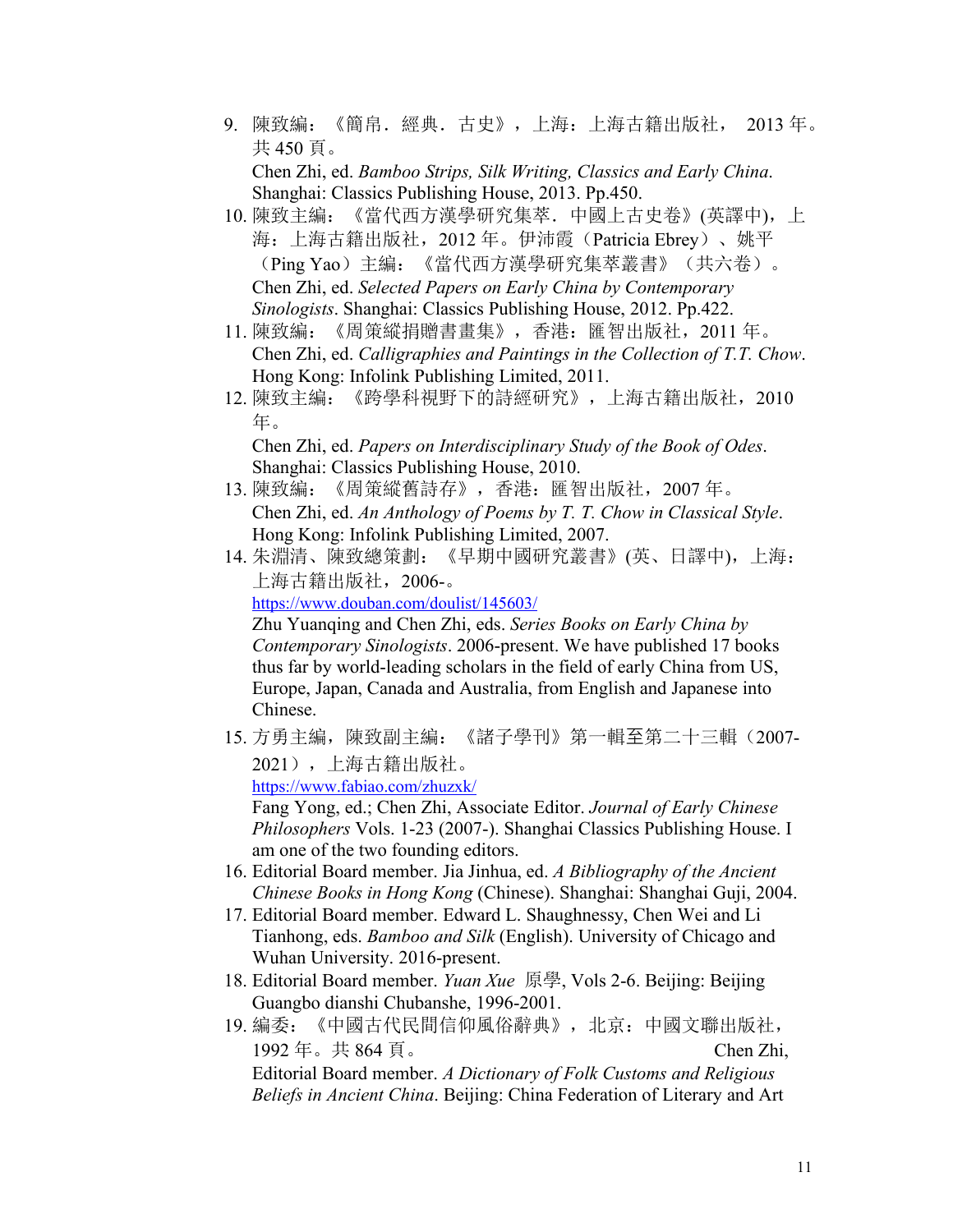Circles Publishing House, 1992. Pp.864.

20. 陳致主編:《中國古代詩詞典故辭典》,北京:燕山出版社,1991 年,共 820 頁。

Chen Zhi. Chief Editor. *A Dictionary of the Literary Allusions in Chinese Classical Poetry*. Beijing: Yanshan Publishing House, 1991. Pp.820.

Invited Talks (Selected list)

- 1. "Reading bronze inscriptions: An unveiled side of history". University of Illinois at Urbana-Champaign. April 22, 2022.
- 2. "Binomes, Idioms and Tetrasyllabic Poetry in light of Bronze Inscriptions". University of Illinois at Urbana-Champaign. April 15, 2022.
- 3. 陈致:〈西周中期四言詩體的形成〉(主旨演講),香港中文大學 (深圳)中國文化大講堂,2021 年 11 月
- 4. 陈致:〈殷人鸟崇拜与图腾理论研究〉「古代新研」, 俄罗斯科学 院、香港浸会大学饶宗颐国学院、北京師範大學歷史文化研究中心合 辦,2021 年 10 月 22 日
- 5. 陈致:〈"逍遥"与"舒迟"——连绵词的几种特别用法
- (Xiaoyao and shuchi: A Few Special Uses of Alliterative Binomes)  $\sqrt{5}$ 本文化中的诗学传统」,牛津大学皇后学院、香港浸会大学饶宗颐国 学院合辦,2021 年 9 月
- 6. 陈致:〈傳統文化與博雅教育〉〈古代詩歌傳統與科舉〉,教育部國 際交流與合作司及教育部大學管理人員培訓營,2021 年 7 月
- 7. 陳致:〈經典簡帛古史的研究與傳播 : 香港浸會大學饒宗頤國學 院〉,「北京論壇」,北京大學、北京市教育委員會及韓國高等教育 財團主辦,北京:北京大學,2019 年 11 月 1 日。
- 8. Chen Zhi. "On Ren  $\Box$ , the Character for Benevolence," Paper presented at "The Cambridge History of Ancient China: Twenty Years On." The Hong Kong Jockey Club University of Chicago Academic Complex | The University of Chicago Francis and Rose Yuen Campus in Hong Kong, Hong Kong. September 14,2019.
- 9. 陳致:〈中華文化傳承與博雅教育〉(主旨演講),「博雅教育:中 國與西方跨文化對話」學術會議,陳一丹基金會、北京大學教育學院 主辦,北京:北京大學,2020 年 1 月 3 日。
- 10. "The Hidden Binomes in Chinese Canonical Texts: Both Transmitted and Excavated." A.C. Graham Lecture. SOAS, University of London. April 23, 2019. 倫敦大學亞非學院葛瑞漢榮譽講座
- 11. "The Tetrasyllabic Poetry on Bronze Inscriptions and the Zhou Hymns." A.C. Graham Lecture. SOAS, University of London.April 24, 2019. 倫敦 大學亞非學院葛瑞漢榮譽講座
- 12. Two lectures on "Ancient Chinese Bronzes, the *Book of Odes*". Shanghai Museum. Oct. 13, 2018. 上海博物館學術講座
- 13. "The Shaping of the Tetra-syllabic Poetry and Bronze Inscriptions".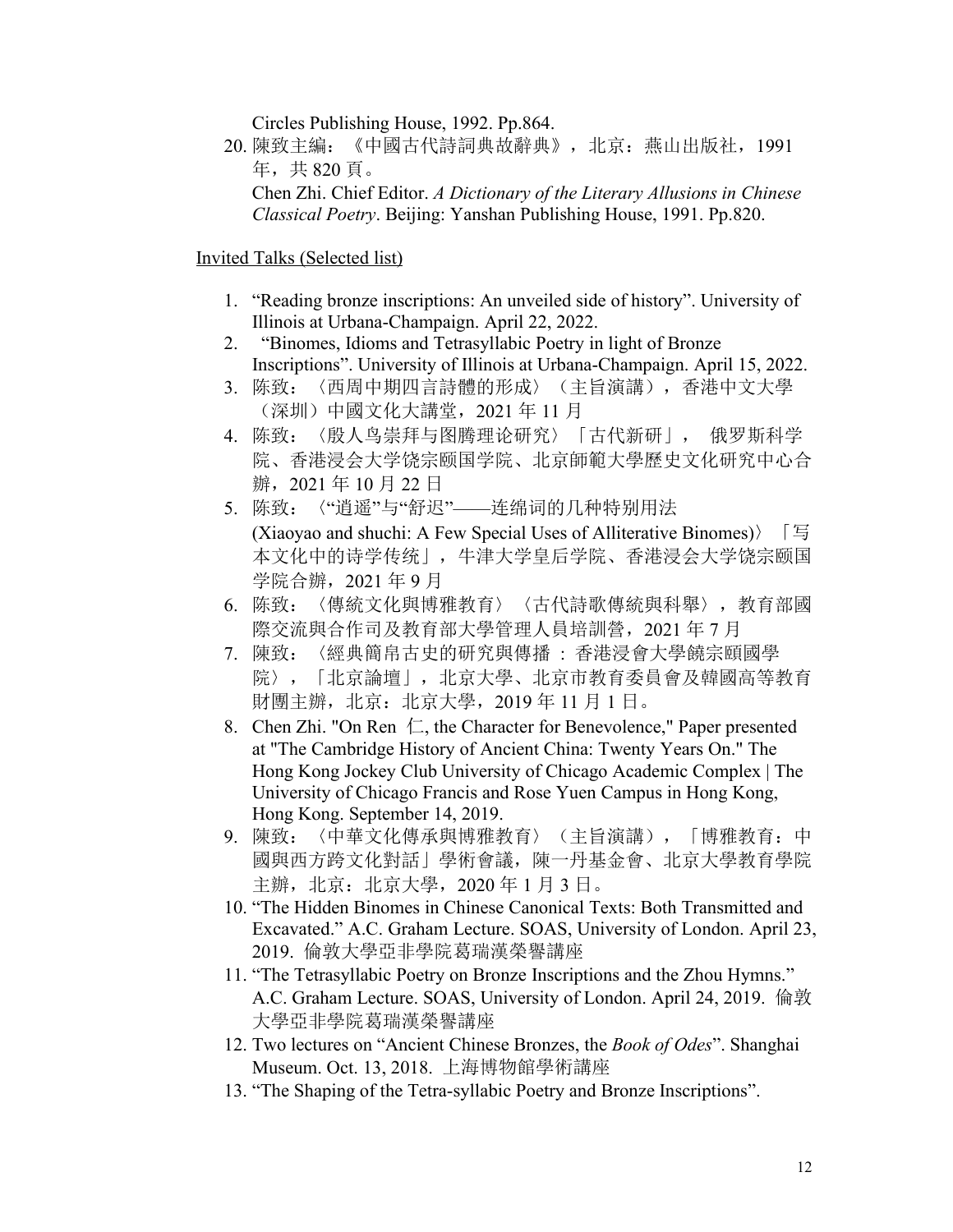Queen's College, Oxford University. Nov. 9, 2016. 「周代青銅器及四 言詩體的形成」,2016 年 11 月 9 日,牛津大學王后學院。

- 14. "Graduate Seminar: Ancient Chinese Bronzes with Professor Chen Zhi". China Centre, Oxford University.Nov. 10, 2016. 牛津大學中國中心研 究生講座。
- 15. "Some Special Uses of Binomes and New Interpretations of Early Chinese Texts." The Tang Center. Columbia University. Sept. 9, 2016. 哥倫比亞 大學早期中國講座計劃, 「逍遙與舒遲: 從連綿詞的幾種特殊用法看 傳世與出土文獻的解讀」,2016年9月9日,紐約:哥倫比亞大學 唐氏早期中國研究中心。
- 16. 香江文化沙龍第十一次雅聚:「從金文與詩經看四言詩體的形成」, 2017 年 1 月 16 日,香港城市大學。
- 17. Invited speaker. "The newly excavated medical documents in China and Sinological studies in the West". International Forum on traditional Chinese Medical Studies in the West. 2017年2月28日, 巴黎:巴黎第 四大學。
- 18. Invited speaker. "The Odes, Idioms, Western Zhou Bronzes and the Shaping of the Tetra-syllabic Poetry in Early China". 2017年3月2日, 德國埃爾朗根—紐倫堡大學 International Consortium for Research in the Humanities。
- 19. 「清華簡五殷高宗問三壽、湯在啻門札記」。2017 年 4 月 4 日,合 肥:安徽大學漢字發展與應用研究中心。
- 20. Chen Zhi. "On early notions of Chineseness-Barbarism and the cultural identity in ancient China and Japan 早期夷夏觀念與文化認同. Izumo Forum 2016, Shimane (出雲論壇). Izumo: Shimane University, 25-26 March 2016.
- 21. Invited speaker. "An etymological inquiry of the idea of 'xiaoyao' (easy wandering)." Beijing: Peking University. Oct. 17, 2014. 北京大學歷史系
- 22. Invited speaker. "Poetry writing and the civil service examinations during the Ming and Qing dynasties (1368-1911)." Southwestern University of Finance and Economics. June 12, 2014. 西南財經大學
- 23. Invited speaker. "The Civil Service Examinations in the Sichuan Province in late Imperial China." University of Sichuan. June 15, 2014. 四川大學 古籍研究所
- 24. "The contentand structure of the *Book of Odes*". Invited by Prof. Fritz- Heiner Mutschler (University of Tubingen) to write one chapter of his book on a comparative study of the *Book of Odes* and Homeric Epics. A conference on "'Cultural Texts': The *Book of Songs* and Homer Compared." Peking University, April 16, 2014. Pp.25.
- 25. 〈清華簡《周公之琴舞》零釋〉,武漢: 武漢大學簡帛研究中心, 2014年4月29日。

"Some reading notes on the 'Dance with string instruments of Duke of Zhou' chapter of the Tsinghua Bamboo Strip writings." Wuhan: Wuhan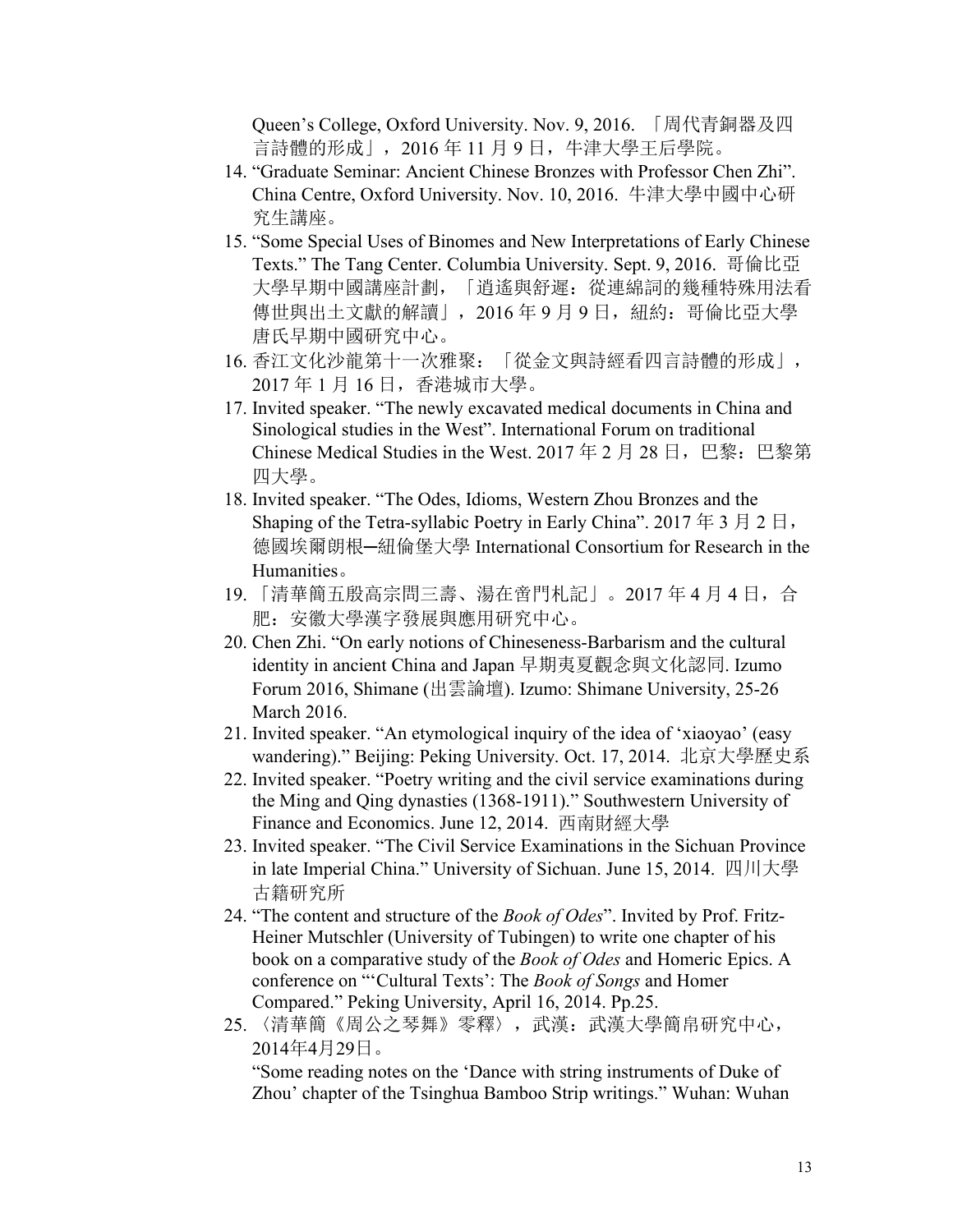University, April 29, 2014.

- 26. Invited speaker and discussant. " 'Dance with string instruments of Duke of Zhou' chapter of Tsinghua Bamboo Strip writings." University of Dartmouth. Aug. 29-September 2, 2013. 達特茅斯大學
- 27. Chen Zhi. "Attempted decipherment of the line of 'wenwen qi youjia' in the 'dance accompanied by strings of Duke of Zhou' in TBS writings." 〈清華簡三「文文其有家」試解〉, "An International Conference on Paleography 2012" 《2012 年古文字學國際會議》, Shanghai: Fudan University. Oct. 23, 2012。Taipei: Institute of Chinese Literature and Philosophy, Academia Sinica. May 19, 2013.
- 28. 〈允、㽙、畯試釋〉,上海:復旦大學山土文獻與古文字研究中心, 2013 年 5 月 22 日。 "On the decipherment of characters 'yun', 'yun' and 'jun' in bronze inscriptions." Presented at Research Centre for Excavated Documents and

Paleography. Fudan University. May 22, 2013; Department of Chinese, National Taiwan University, April 22, 2013.

- 29. 〈詩經與金文中的成語零釋〉,上海:復旦大學中文系主辦《人文基 金學術交流講座》,2012年10月29日。 "Some formulaic expressions in the *Book of* Odes and bronze inscriptions." Presented at Department of Chinese. Fudan University.Oct. 29, 2012.
- 30. 〈晚明子學與制義考〉,上海:復旦大學中文系主辦《人文基金學術 交流講座》,2012年10月26日。杭州:杭州師範大學國學院主辦《章 太炎學術講座》,2012年10月30日。 "The trendy study of early Chinese philosophies in late Ming and its

impact to the Civil Service Examination." Presented at Department of Chinese. Fudan University. Oct. 26, 2012; Academy of Chinese Classics, Hangzhou Normal University, Oct. 30, 2012.

- 31. "The Current Craze for Traditional Chinese Culture in China" 中國當下 的國學熱, Harvard University Chinese Scholars and Students Association, Cambridge: Harvard University, June 23, 2012; Association of Peking University Alumni in Hong Kong, March 9, 2013.
- 32. 〈《詩. 商頌. 那》解釋〉, 北京: 清華大學歷史系《黃宇和教授講 座》,2012年4月11日。 "A new reading of the 'Nuo' poem in the *Book of Odes*." Department of History, Tsinghua University, April 11, 2012.
- 33. 〈庸奏與頌: 商周禮樂與詩經中的三頌〉,南京: 南京大學文學院 《傑出校友講座》,2012年5月24日。

"The performance of Yong and Section of 'Hymn': the sacrificial music of the Shang and Zhou dynasties and the 'Song' section of the *Book of Odes*." School of Arts, Nanjing University, May 24, 2012. This is one of the three presentations by distinguished alumni 2012.

34. 〈詩經與商周禮樂文化〉,香港:香港浸會大學中國傳統文化中心主 辦《經典與文化》系列講座,2012年3月3日。廣州:中山大學博雅學 院《博雅講座》,2011年9月15日。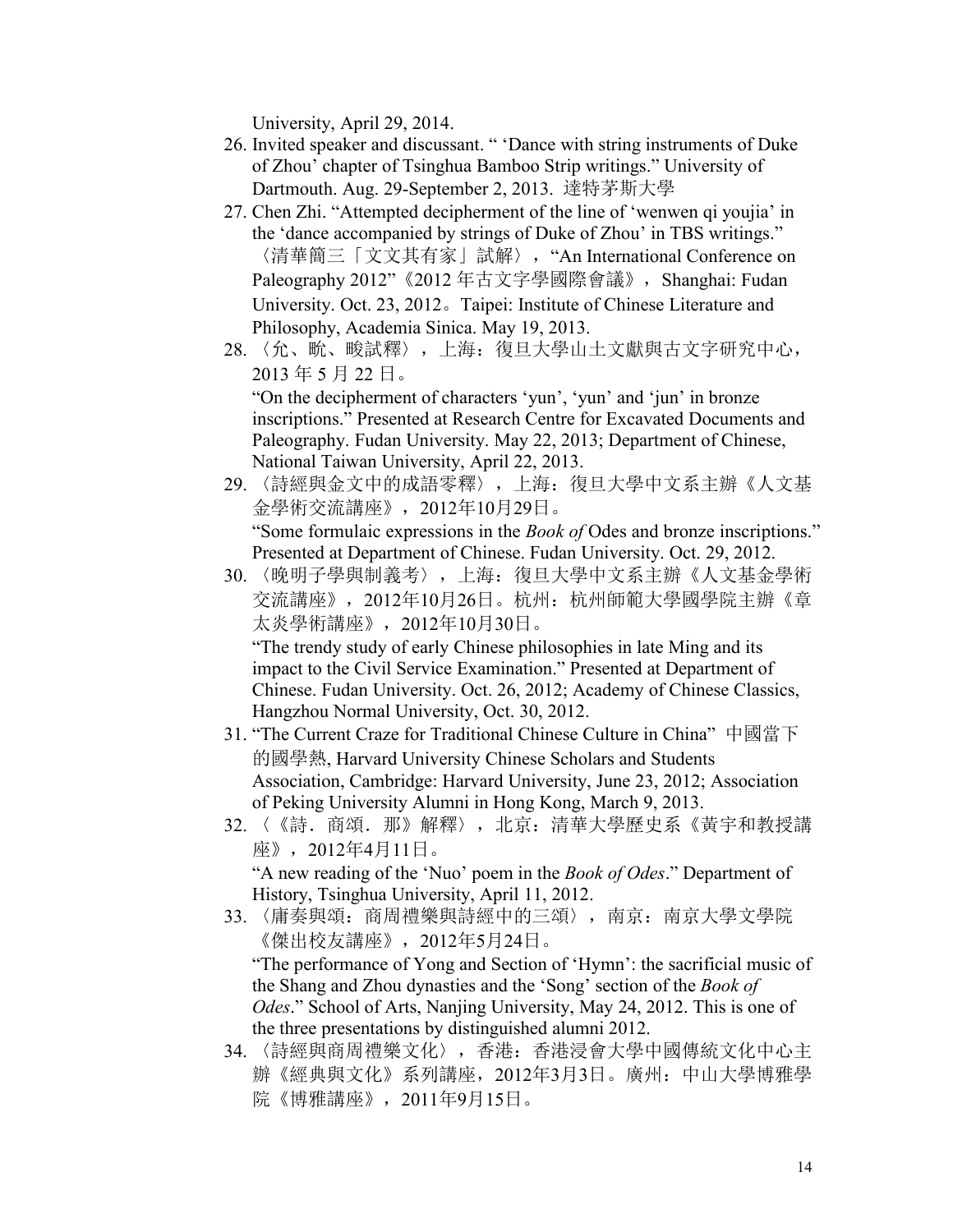Chen Zhi. "The *Book of Odes* and the ritual music of the Shang and Zhou dynasties." Presented at CCCH. HKBU, March 3, 2012; and Academy of General Education, Sun Yat-sen University, Sept. 15, 2011.

- 35. 〈金文中的成語與韻語〉,香港:香港教育學院中文系主辦《香港語 言學家系列講座》,2012年1月13日。 "Idioms and verse in bronze inscriptions." Presented at Faculty of Arts, HKIED. Jan. 13, 2012.
- 36. 香港電台『海歸新港人專訪系列』嘉賓:香港浸會大學中文系系主任 陳致教授,2011年12月16日。香港電台『大地書香』嘉賓:【簡帛‧ 經典‧古史】國際論壇,2011年11月26日。香港電台『大地書香』 嘉 賓:【中國詩歌傳統與文本研究】國際論壇,2010年11月26日。 Interviews by Radio Television Hong Kong. Nov. 26, 2010, Nov. 26, 2011, Dec. 16, 2011.
- 37. 〈詩經:從宮廷到民間〉,香港:香港浸會大學中國傳統文化中心主 辦《經學文化節》,2011年3月5日。 "The *Classic of Songs*: from the court to folk communities." HKBU. March 5, 2011.
- 38. 〈古詩詞拾趣〉,香港城市大學中國文化中心,2011年3月4日。 "Stories about Classical Poetry." Hong Kong: City University of Hong Kong. March 4, 2011. International School Foundation, March 19, 2013.
- 39. 〈從《周頌》與金文中成語的運用來看古歌詩之用韻及四言詩體的形 成〉,《名人論壇》,澳門:澳門大學中文系,2010年11月19日。 "The rime and meter of the 'Odes of Zhou' section and bronze inscriptions, and the shaping of the tetra-syllable verse in early China." Series Lectures of Eminent Scholars. Macau: Department of Chinese, Macau University, Nov. 19, 2010; Faculty of Arts, Nanjing University. July 9, 2009.
- 40. 香港電台『文化超現代』 嘉賓:【中國經典之美】,主持:鄭培 凱、馬家輝,2009年10月26日。 "The Beauty of the Chinese Classics." Radio Television of Hong Kong. Interviewed by Prof. Cheng Pei-kai and Dr. Ma Chia-hui. Oct. 26, 2009.
- 41. "The Rite of *Yinzhi* (Drinking [Celebration\)](http://cccp.uchicago.edu/2009BookOfOdesSymposium/2009_BookOfOdesSymposium_ChenZhi.pdf) and Poems Recorded on the Tsinghua Bamboo Slips", presented at "International Symposium on Excavated Manuscripts and the Interpretation of the *Book of Odes*," September 12-13, 2009. Department of East Asian Languages and Civilizations, University of Chicago. Other invited speakers are: Pham Lee Moi(Academia Sinica), Michael Hunter (Yale), Martin Kern (Princeton), Edward Shaughnessy (Chicago), Steven Owen (Harvard), William Baxter (Michigan), and Ulrich Middendorf (Heidelberg). Paper available at the following webpage: <http://cccp.uchicago.edu/2009BookOfOdesSymposium/>

陳致:特别演講會〈清華簡に見える古飲至禮および古逸詩試解〉 【清華簡所見古飲至禮與古佚詩試釋】,早稻田大學 (Waseda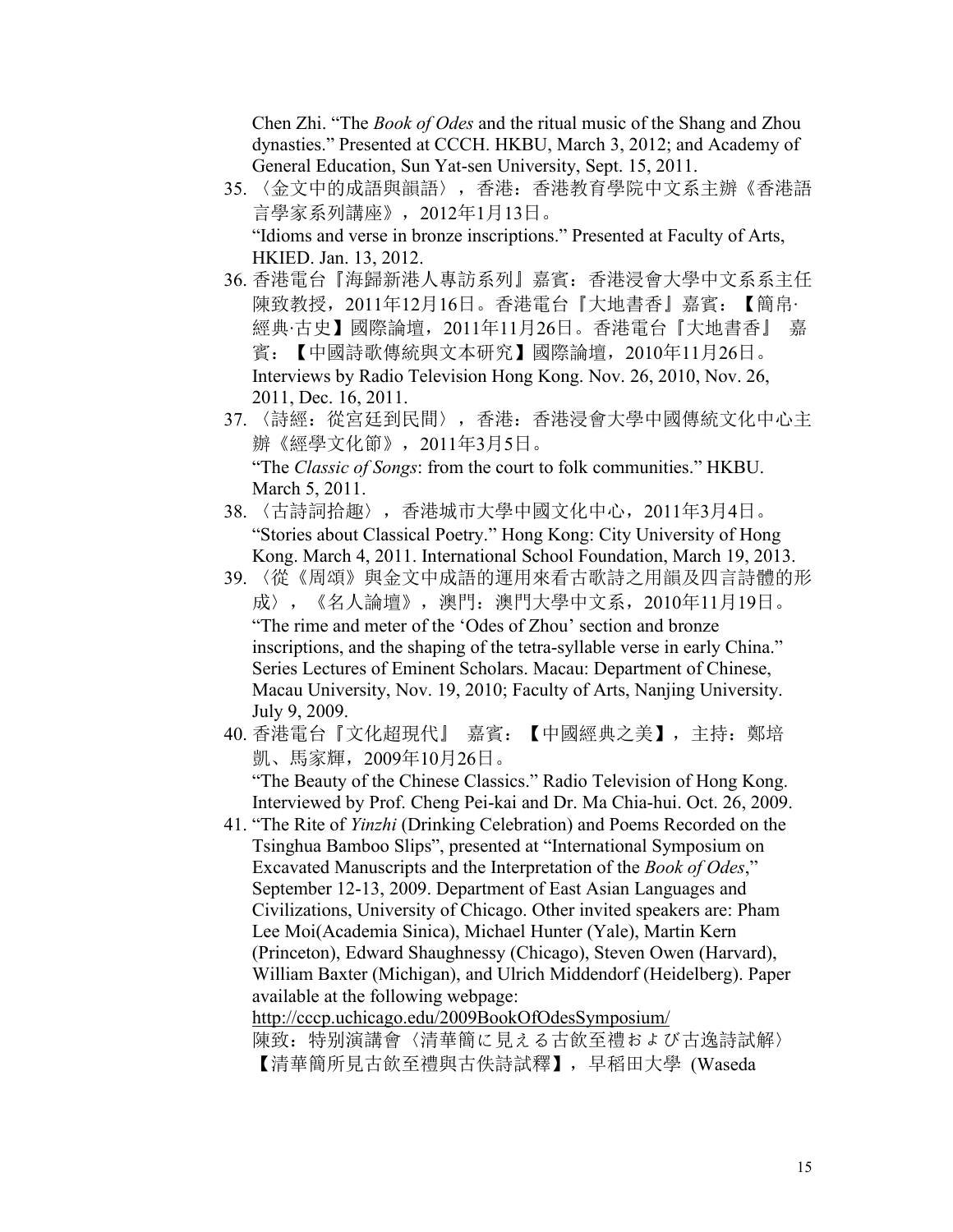University) 中國古籍文化研究所與早稻田大學文學部中國語中國文 學研究室,2009年10月24日。

Chen Zhi. "The Rite of *Yinzhi* (Drinking [Celebration\)](http://cccp.uchicago.edu/2009BookOfOdesSymposium/2009_BookOfOdesSymposium_ChenZhi.pdf) and Poems Recorded on the Tsinghua Bamboo Slips", Institute of Chinese Studies, University of Heidelberg, Germany, July 27, 2010.

42. 〈乾嘉時期的科舉與學術轉型〉,香港:香港城市大學中國文化中 心,2009年10月8日。 "The changes of Civil Service Examination and classical learning in

Qianlong-Jiaqing period." Hong Kong: City University of Hong Kong, Oct. 8, 2009; Department of Chinese, Fudan University, June 16, 2009.

43. 〈是孔子創造了儒學,還是儒學造就了孔子? 〉, 香港: 香港城市大 學中國文化中心,2009年10月4日。香港:香港弘立書院,2010年1月  $21 \boxminus$  .

"Who came first? Confucius or Confucians?" Hong Kong: City University of Hong Kong, Oct. 4, 2009; International School Foundation, Jan. 21, 2010.

44. 〈詩經國風出自民間說〉,香港:香港城市大學中國文化中心,2009 年10月2日。

"Are the poems from 'Airs' folk songs?" Hong Kong: City University of Hong Kong, Oct. 2, 2009.

- 45. 〈邵耀成《孔子其人和他所生活的時代》〉,中國社會科學出版社圖 書發佈會,南京: 先鋒書店, 2009年7月9日。 "On Paul Shau's *Confucius and His Time*." Social Sciences Publishing House press release at Nanjing. July 9, 2009.
- 46. 〈周策縱先生的五四詩〉,《大浪潮涌,風雲際會:紀念五四運動九 十周年展覽》會,香港:香港浸會大學圖書館、北京新文化運動紀念 舘、北京魯迅博物舘合辦,2009年5月4日。

"T. T. Chow's poems about May Fourth." HKBU Library. May 4, 2009.

47. 〈《大雅. 文王》篇所見詩經異文與金文成語零釋〉, 臺北: 臺灣大 學中文系,2008年12月20日。 Chen Zhi. "Textual variants in the 'King Wen' poem and the

contemporary bronze inscriptions." Department of Chinese, National Taiwan University. Dec. 20, 2008.

48. 〈司馬遷的歷史世界〉,公開講座, 香港:三聯書店講座,2007年 10月19日。

"The world of history of Sima Qian." Hong Kong: San Lien Books. Oct. 19, 2007.

49. 〈西方漢學中的早期中國研究〉,系列講座, 南京:南京大學中文 系,2007年7月2日-7月5日。

"Series lectures on the study of early China of Western Sinology." School of Arts, Nanjing University. July 2-5, 2007.

50. 〈詩禮樂古史研究〉,長沙:湖南大學嶽麓書院,2007年6月25日。 "Odes, Courtesy, Music in Ancient China." Changsha: Yuelu Academy, Hunan University. June 25, 2007.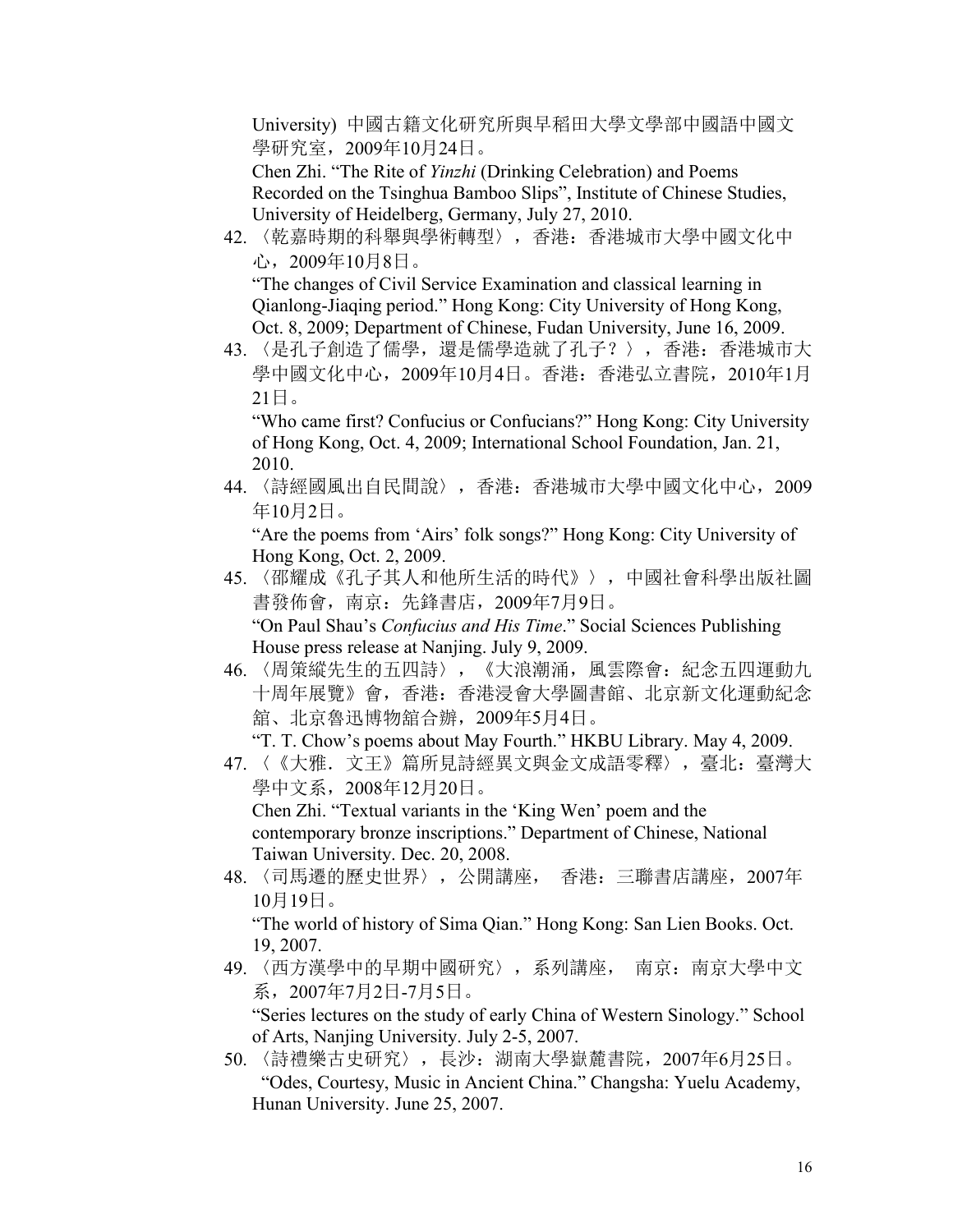51. 〈詩經〉,中央人民廣播電台〈文化百分百〉節目,2005年1月24 日。

"*Book of Odes*". The China National Radio. January 24, 2005.

- 52. "Yong: A Music-dance Suite and Its Transformation into the 'Hymn' Style of the *Odes*." Department of East Asian Languages and Civilizations, University of Chicago. June 7, 2004.
- 53. 〈圖騰文化與中國早期崇拜研究〉,香港教育學院中文系特邀演講, 2004年3月17日。 "The Anthropological Approach to Totemism and Early Chinese Cults" Department of Chinese Language and Literature, Hong Kong Institute of Education. March 17, 2004.
- 54. 〈夷夏新辨〉, 北京: 北京大學歷史系, 2001年5月7日。 "Recasting the Early Concepts of Yi (Barbarism) and Xia (Chineseness)." Department of History, Peking University. May 7, 2001.
- 55. 陳致:〈美國漢學的先秦史研究〉,北京:北京大學歷史系,2001年 5月7日。

Chen Zhi. "The Pre-Qin Studies in the United States of America" (Chinese) Department of History, Peking University, May 7, 2001.

- 56. 陳致:〈原孝〉,上海:華東師範大學東方文化研究中心,〈海外中 國學術文化研究〉演講系列,2001年12月28日。 Chen Zhi. "An Etymological Inquiry into the Early Concept of the Filiality" (Chinese). Research Centre of Oriental Culture. East China Normal University. December 28,2001.
- 57. Chen Zhi. "The Origin and Popularity of the Chinese Breathing Exercise." Department of Foreign Languages and Literatures, Purdue University. October 1995.

Conference papers (selected list)

- 1. Chen Zhi. "On the red silk pendant and the line of 'bijiaofeishu' in 'Caishu' poem of *Shijing*"〈赤紵市與彼交匪紓〉, "An International Conference on early Chinese civilization and excavated documents."《中國古代文明 與出土文獻國際會議》, Tsinghua University, June 18, 2013。
- 2. Chen Zhi. "On the characters 'yun' and 'yun'" 釋「允」與「畍」." An International Symposium on Bronzes and the Zhou Civilization"《吉金與 周代文明國際論壇》, Hong Kong Baptist University, Dec. 2, 2012。8<sup>th</sup> the contract of the contract of the contract of the contract of the contract of the contract of the contract of the contract of the contract of the contract of the contract of the contract of the contract of the contract o International Conference on Chinese Paleography, National Taiwan University, May 22, 2013.
- 3. Chen Zhi. "Attempted decipherment of the line of 'wenwen qi youjia' in the 'dance accompanied by strings of Duke of Zhou' in Tsinghua bamboo strip writings."〈清華簡三「文文其有家」試解〉, "An International Conference on Paleography 2012"《2012 年古文字學國際會議》, Shanghai: Fudan University. Oct. 23, 2012。Taipei: Institute of Chinese Literature and Philosophy, Academia Sinica. May 19, 2013.
- 4. Chen Zhi. "Some formulaic expressions in *Book of Odes* and bronze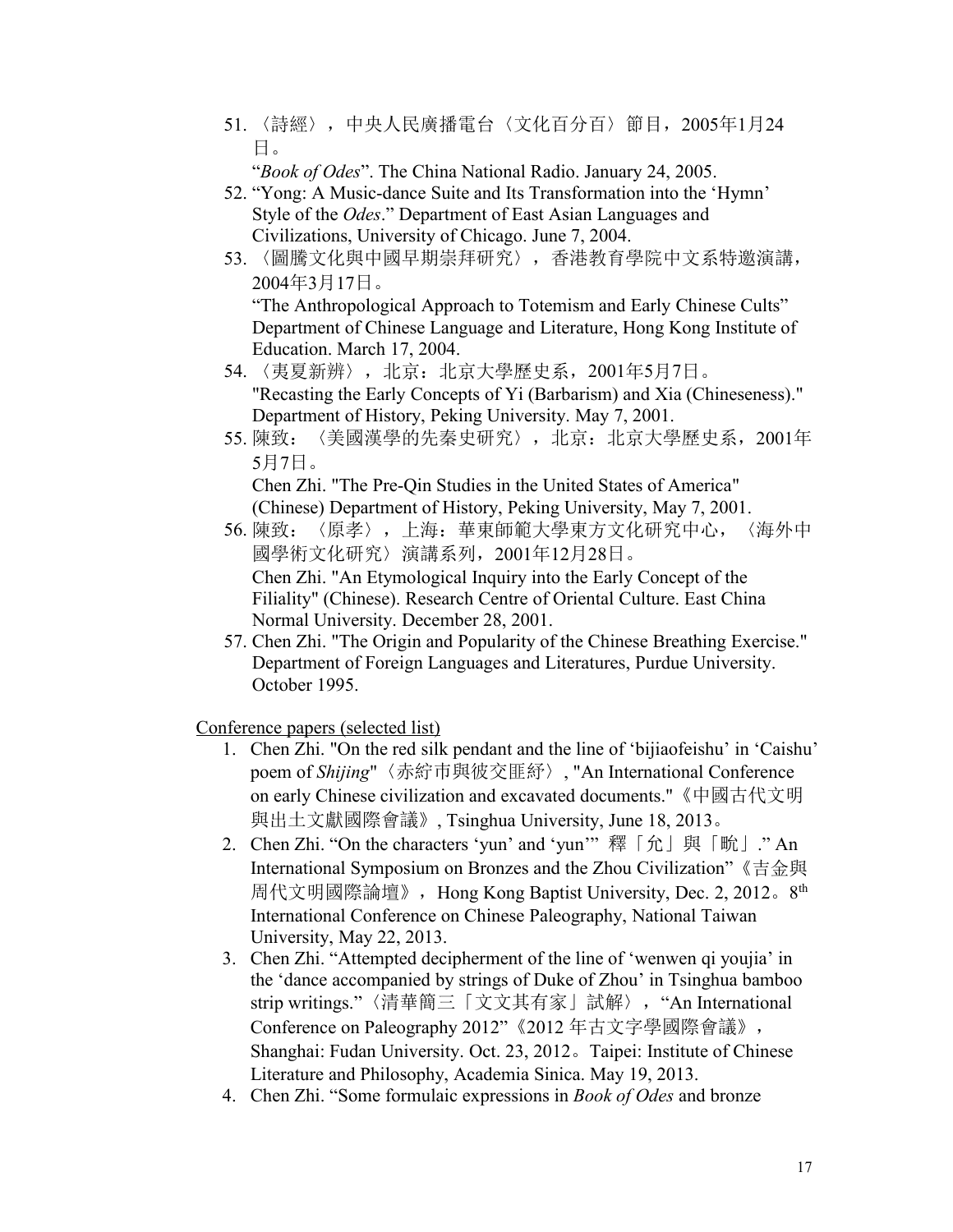inscriptions (5)".〈詩經與金文中成語釋例(五):「不競」「不僭」 與「不顯」「不時」〉."An International Symposium on Bamboo and Silk Writings, Canons and Early China" 《簡帛.經典.古史研究國際 論壇》, Hong Kong Baptist University, Dec. 1, 2010。

5. 陳致:〈「日居月諸」與「日就月將」:早期四言詩與祭祀禮辭釋例 **──**詩經與金文中成語(四)》. "An International Symposium on Poetic Legacy and Textual Studies in Pre-modern China" 《中國古代詩歌與文 本研究國際論壇》,Hong Kong Baptist University, Dec. 4, 2010。 Beijing: Beijing Forum at Peking University. April 20, 2012. 轉載於復旦 大學出土文獻與古文字研究中心, 網址: http://www.gwz.fudan.edu.cn/SrcShow.asp?Src\_ID=1410。 Chen Zhi. "A study of early tetra-syllabic poetry and sacrificial liturgy: on

the 'Hymn' section of *Book of Odes* and the bronze inscriptions". In Chen Zhi, ed *Legacy of Poetry and Textual Studies in Ancient China*. 6. 陳致:〈清華簡保訓集釋〉,《簡帛研究工作坊》,香港:香港中文

- 大學哲學系,2010年8月25日。 Chen Zhi. "On the 'Baoxun' chapter of the Tsinghua Bamboo Strips." Workshop on Bamboo Strip Writings. Hong Kong: Department of Philosophy, CUHK. Aug. 25, 2010.
- 7. "A New Reading of 'Nuo' (Mao 301) in Light of Bronze Inscriptions: Some English Translations Revisited," presented at the conference on"Orthodoxy and Schools of Thought—Changes in the History of Confucian Canon Studies," jointly organized by institute of Sinology of University of Munich, and Institute of Chinese Literature and Philosophy, Academia Sinica, July 25, 2010.
- 8. 〈湖湘詩派與棄園詩〉,《首届香港舊體文學研討會》,香港:香港 中文大學中文系,2007 年 8 月 30 日。 Chen Zhi. "T.T. Chow's writing of classical poems and his inheritance from School of Hunan in late Qing and early Republican." "1 st Hong Kong Conference on literary compositions in classical style." Department of Chinese Language and Literature, CUHK. Aug. 30, 2007.
- 9. 〈晚清四川的科舉世家與經學傳統〉,《中研院文哲所:四川經學第 一次學術會議》,臺灣:中研院中國文哲研究所,2006年7月14。 Chen Zhi. "Distinct families in Civil Examinations and legacy of classical learning in Sichuan during the late Qing dynasty." Taipei: Institute of Literature and Philosophy. July 14, 2006.
- 10. "From Theological to Utilitarian: The Transformation of the Sung Sections of the *Shijing*." Asian Studies Conference Japan 2002, Sophia University, Tokyo Japan. June 22-23, 2002.
- 11. 〈嘉興李氏的經學研究:從一個經學群體的出現看科舉制度對乾嘉學 術轉型的影響〉,《中研院文哲所:浙江經學第一次學術會議》,臺 灣:中央研究院中國文哲研究所,2005年6月23日-25日。 "Classicism and Kinship: A Study of the Lis' Scholarship in Jiaxing, Zhejiang Province, during the Qing Dynasty". Taipei: Institute of Literature and Philosophy, Academia Sinica. June 23, 2005.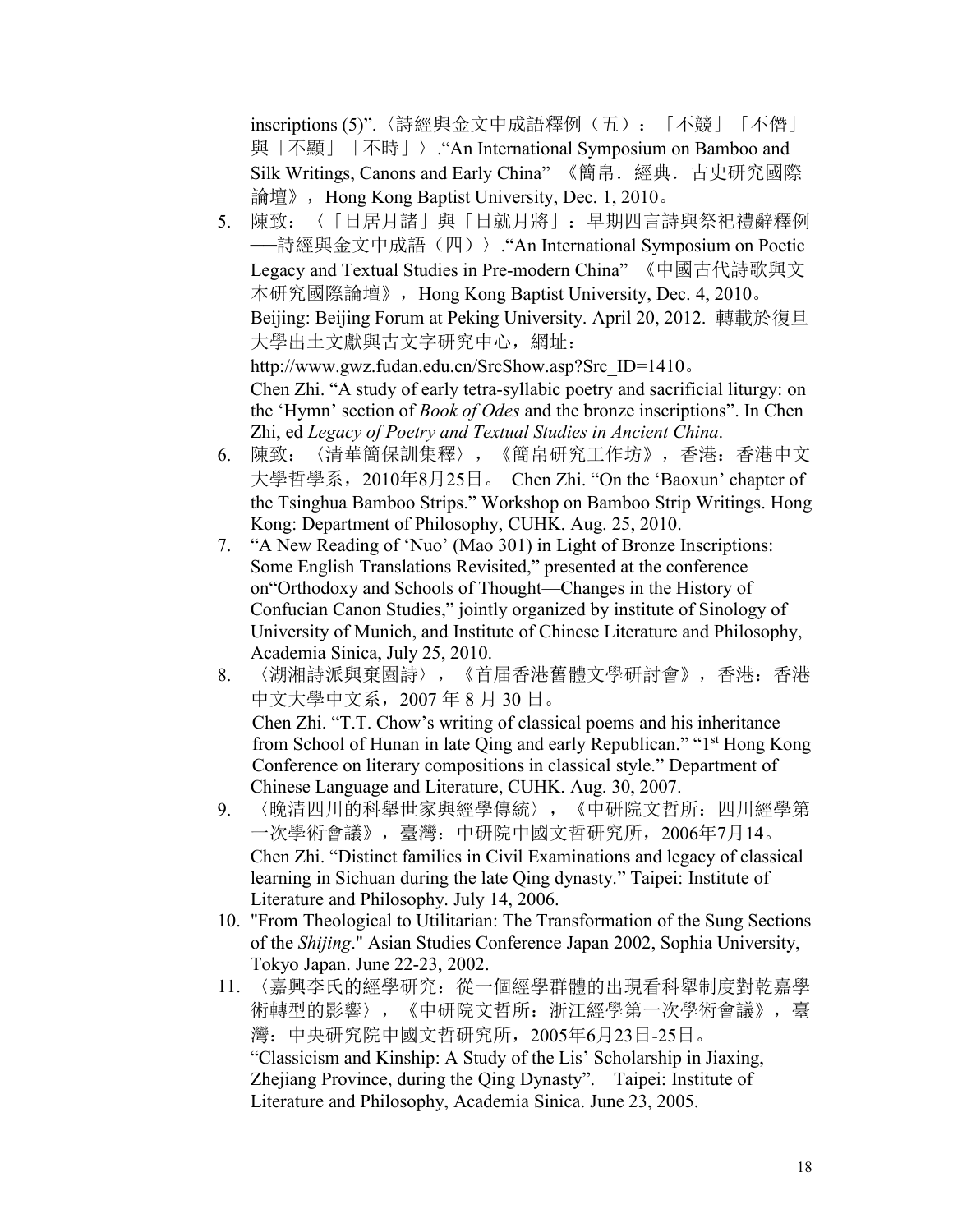- 12. "From Theological to Utilitarian: The Transformation of the Song Sections of the *Shi Jing*." Asian Studies Conference Japan 2002, Sophia University, Sophia University, Tokyo Japan. June 22-23, 2002.
- 13. 〈文人傳統:從三國志到三國演義〉,香港城市大學,2000年11月。 "The Literati Tradition: From the *Records of the Three Kingdoms* to the *Romance of the Three Kingdoms*" (Chinese). Joint lecture on "Different Respects the *Romance of the Three Kingdoms*" 三國演義面面觀, with Professor Anne Mclaren (Melbourne University) and Professor Boris Riftin (Russian Academy of Sciences). City University of Hong Kong, 15 November 2000.
- 14. "Prolegomena to a Generic Study of the *Huayang Guozhi* 華陽國志." Workshop on Early Chinese History and Historiography, Department of East Asian Languages and Literature, University of Wisconsin at Madison. August 22, 1997.
- 15. "Preliminary Remarks on the 'Nan' Section of the *Book of Odes*." The Sixth Annual Midwest Early China Seminar. Department of East Asian Languages and Cultures, University of Michigan at Ann Arbor. May 1996.
- 16. "A Study of the Bird Cult of the Shang Loyalists." The Fifth Annual Midwest Early China Seminar. Department of East Asian Languages and Civilizations, University of Chicago. May 1995.

#### Reviews, forewords, postscripts and interviews (Selected list)

- 1. "Postscript". In Adward Schwartz, ed. *The Nivison Annals*. In Chen Zhi and Dirk Meyer, eds. *The Jao Tsung-I Library of Sinology* Volume 1. De Gruyter, 2018.
- 2. "Obituary" (for Jao Tsung-i), *Early China* 48.
- 3. 陳致:「菁莪毓士度金針:饒公與浸大饒宗頤國學院」,《明報月 刊》,2018年3月號(簡版);《國文天地》2018年5月。
- 4. 陳致、孟飛:〈東聖西聖將無同:饒宗頤與法國漢學家〉,《東方財 經》,2017年第二、三期,頁106-109。
- 5. 陳致著:《余英時訪談錄》,北京:中華書局;香港:中華書局;台 北:聯經出版有限公司,2012年,共224頁。 Chen Zhi. *Interview with Yu Ying-shih*. Beijing: Zhonghua Shuju; Hong Kong: Chung Hwa Publishing House; Taipei: Lien-ching, 2012. Pp.224.
- 6. Chen Zhi. Review of LiFeng *Landscape and Power in Early China: The Crisis and Fall of the Western Zhou, 1045–771 BC.* New York: Cambridge University Press, 2006. *Early China* 33(2012). Pp.284-288.
- 7. 陳致:〈齊思敏著《物性:早期中國的倫理與身體》書評〉,《中國 文哲研究集刊》34輯,326-335,臺北:中央研究院中國文哲研究 所。

Chen Zhi. Review of Mark Csikszentmihalyi *Material Virtue: Ethics and the Body in Early China*. By. Leiden: Brill, 2004. *Bulletin of Institute of Chinese Literature and Philosophy* 34 (2010). Pp.326-335.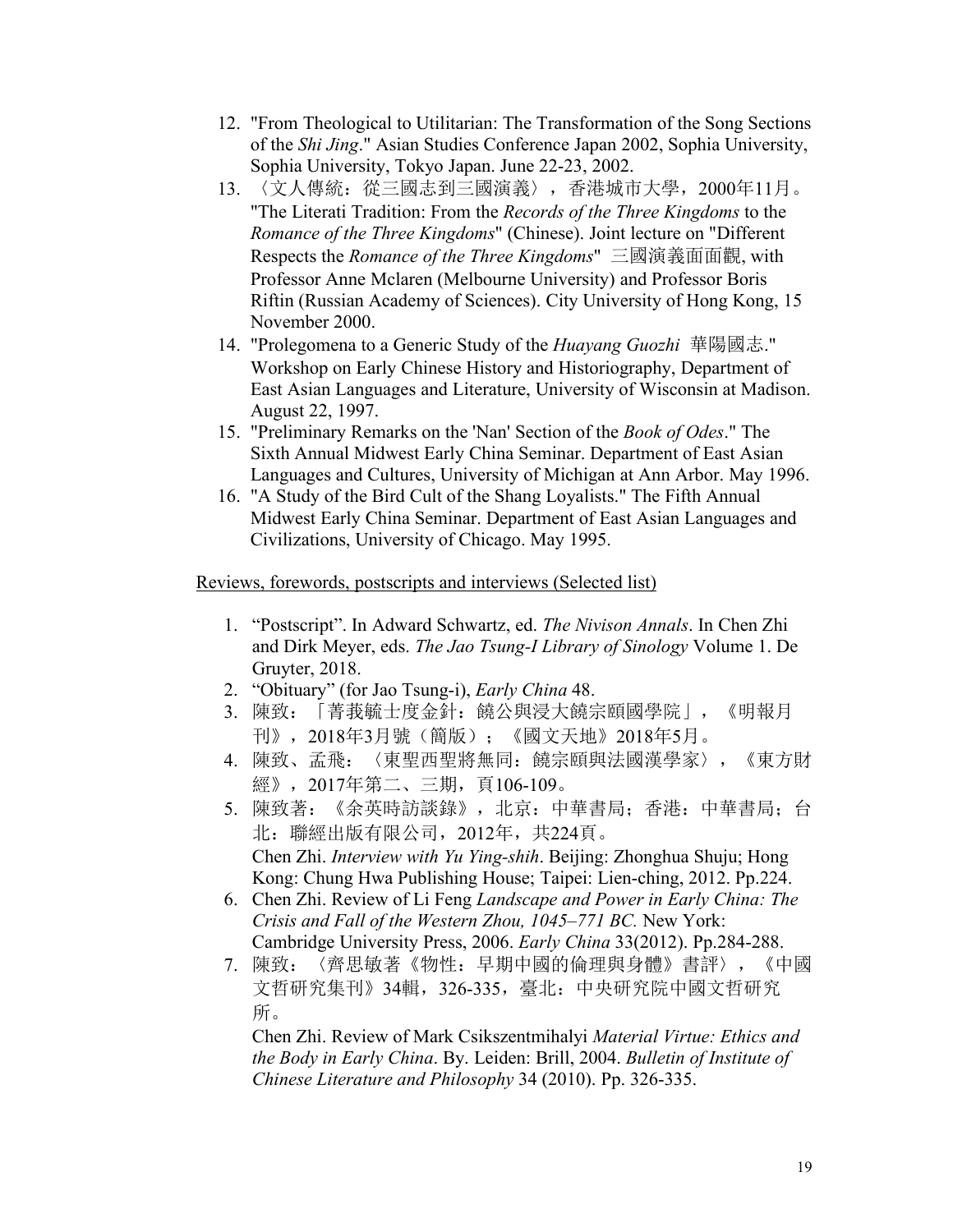- 8. Chen Zhi. Review of Ralph Sawyer *Fire and Water: The Art of Incendiary and Aquatic Warfare in China*. The Cambridge University Press, 2004. *Journal of Royal Asiatic Society* 3.15.2 (July 2005). Pp.253-255.
- 9. 陳致:〈序〉,黃人二著《戰國楚簡研究》,上海:上海古籍出版 社,2012年。 Chen Zhi. "Foreword." In Huang Jen-erh *A Study of the Chu Bamboo Writings in Warring States*. Shanghai: Shanghai Classics Publishing House, 2012.
- 10. 陳致: 〈後記. 懷念岳父陳毓羆先生〉, 陳毓羆著《〈浮生六記〉研 究》,北京:社會科學文獻出版社,2011年,頁146-151。 Chen Zhi. "Postscript". In Chen Yupi *A Study of the Six Remarks of Floating Life*. Beijing: Social Sciences Publishing House, 2011. Pp.146- 151.
- 11. 陳致:〈戰國竹簡重光──清華大學李學勤訪談錄〉,《明報月 刊》,2010年第5輯,頁59-64。修訂版見〈詩史重光──李學勤訪談 錄:關於清華大學所藏戰國竹簡〉,《國文天地》,26卷4期, 2010.9,頁90-96。 Chen Zhi. "The discovery of the Warring States bamboo strips: an

interview with Prof. Li Xueqin." *Mingpao monthly* 2010.5. Pp.59-64.

- 12. 陳致:〈《諸子學刊》發刊辭〉,《諸子學刊》第1期(2007年), 上海:上海古籍出版社,頁1-4。收入中央研究院《中國文哲研究通 訊》(台灣), 第20卷第4期(2011), 121-123。 Chen Zhi. "Foreword." *Journal of Early Chinese Philosophers* vol.1(2007). Shanghai: Shanghai Classics Publishing House, 2007. Pp.1-4.
- 13. 陳致:〈《屈大均詩學研究》序〉,董就雄:《屈大均詩學研究》, 北京:學苑出版社,2009 年,1-12。 Chen Zhi. "Foreword." In Dung Chiu Hung *A Study of the Poetry and Poetics of Qu Dajun*. Beijing: Xueyuan Publishing House, 2009. Pp.1-12.
- 14. 陳致:〈一致而百慮,殊途而同歸〉,《原學》,第6輯,北京:中 國廣播電視出版社,1998年,頁12-24。 Chen Zhi. "An interview of William H. Nienhauser, Jr." *Scholarly pursuit* vol.6 (1998). Pp.12-24.
- 15. 陳致:〈不以有涯隨無涯,殆矣〉,《原學》,第4輯,北京:中國 廣播電視出版社,1996年,頁14-32。 Chen Zhi. "An interview of Tse-tsung Chow." *Scholarly pursuit* vol.4 (1998). Pp.14-32.

# **Research Projects**

# *External*

1. Chen Zhi, PI. Mr. Simon Suen and Mrs. Mary Suen Foundation. Translation Project of Chinese Classics: Shijing and Guoyu. HK\$2,000,000. 2021-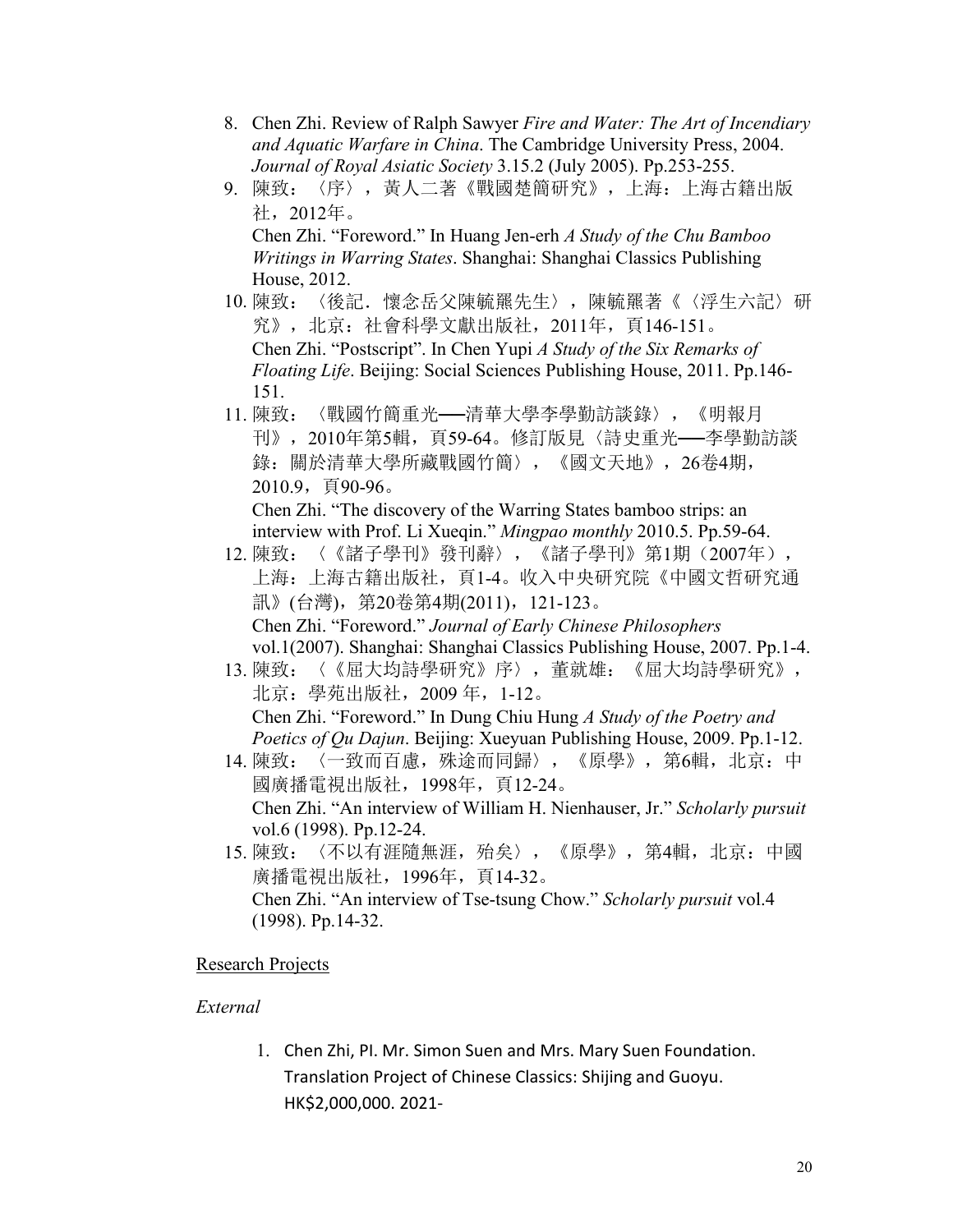- 2. Chen Zhi, PI. "English Translation of Xuantang Anthology." The Jao Foundation grant of HK\$3,500,000, 1.9. 2019-.
- 3. Chen Zhi, PI. "Preparation of a Manuscript for a Book Series on Important Bronze Inscriptions of the Western Zhou Dynasty." RGC grant of HK\$391,500.00, 1.9. 2013-31.8.2016.
- 4. Chen Zhi, PI. "An Examination of the Evolution of Formulaic Phrases and Poetic Forms in Western Zhou Bronze Inscriptions and the *Book of Odes*." RGC grant of HK\$527,000.00, 1.9. 2011-31.8.2014.
- 5. Chen Zhi, PI. "Chronology of the Works of the Qing Scholars on *Shi Jing*"(清代學者詩 經研究著述年表). Principal Investigator. Funded with HK\$417,000.00 by CERG Research Grant, 2007.

# *Internal*

- 6. Chen Zhi, PI. 明清科舉制度下的家族、學術與思想 "The Lineages, Classical Studies, and Intellectual History under the Ming and Qing Examination System." Principal Investigator. Post-doctorate research grant. HK\$600,000.00. Funded by Special Fund of HKBU, September 1, 2008-August 31, 2010.
- 7. Chen Zhi, PI. An Examination of the Evolution of Formulaic Phrases and Poetic Forms in Western Zhou Bronze Inscriptions and the *Book of Odes*. [FRG2/09-10/084]. Funded by FRG, HKBU, September 1, 2010-August 31, 2012.
- 8. Chen Zhi, PI. Three Unheeded Facets of Early Chinese Literature. Principal Investigator. [FRG1/09-10/062]. Funded by FRG, HKBU, May 1, 2010-April 30, 2011.
- 9. Chen Zhi, PI. A New Intra-lingual Translation of the "Ya" 雅 (Elegantiae) and "Sung" 頌 (Hymn) Sections ofthe *Shi jing* (*Classic of Poetry*) in light of Paleography. Principal Investigator. Hong Kong Baptist University Faculty Research Grant. May 1, 2001-April 30, 2003.
- 10. Chen Zhi, PI. A New Intra-lingual Translation of the "Feng" (Airs) Section of the *Shi jing* (*Classic of Poetry*) in light of Paleography. Principal Investigator. Evaluated as Fundable, but not funded by CERG Research Grant, 2002. Funded with HK\$35,000 by Hong Kong Baptist University Faculty Research Grant.
- 11. Chen Zhi, PI. A Study of the Qing Scholarship on *Shi jing* 清代學者的詩 經研究. Principal Investigator. Hong Kong Baptist University Faculty Research Grant. February 1, 2004-January 31, 2006.
- 12. Chen Zhi, PI. A Project on Revision of a Book Manuscript 書稿《從禮儀 化到世俗化:詩經中的音樂研究》修訂計劃. July 1, 2007-present. Funded by Hong Kong Baptist University Faculty Research Grant [FRG/06-07/I-37].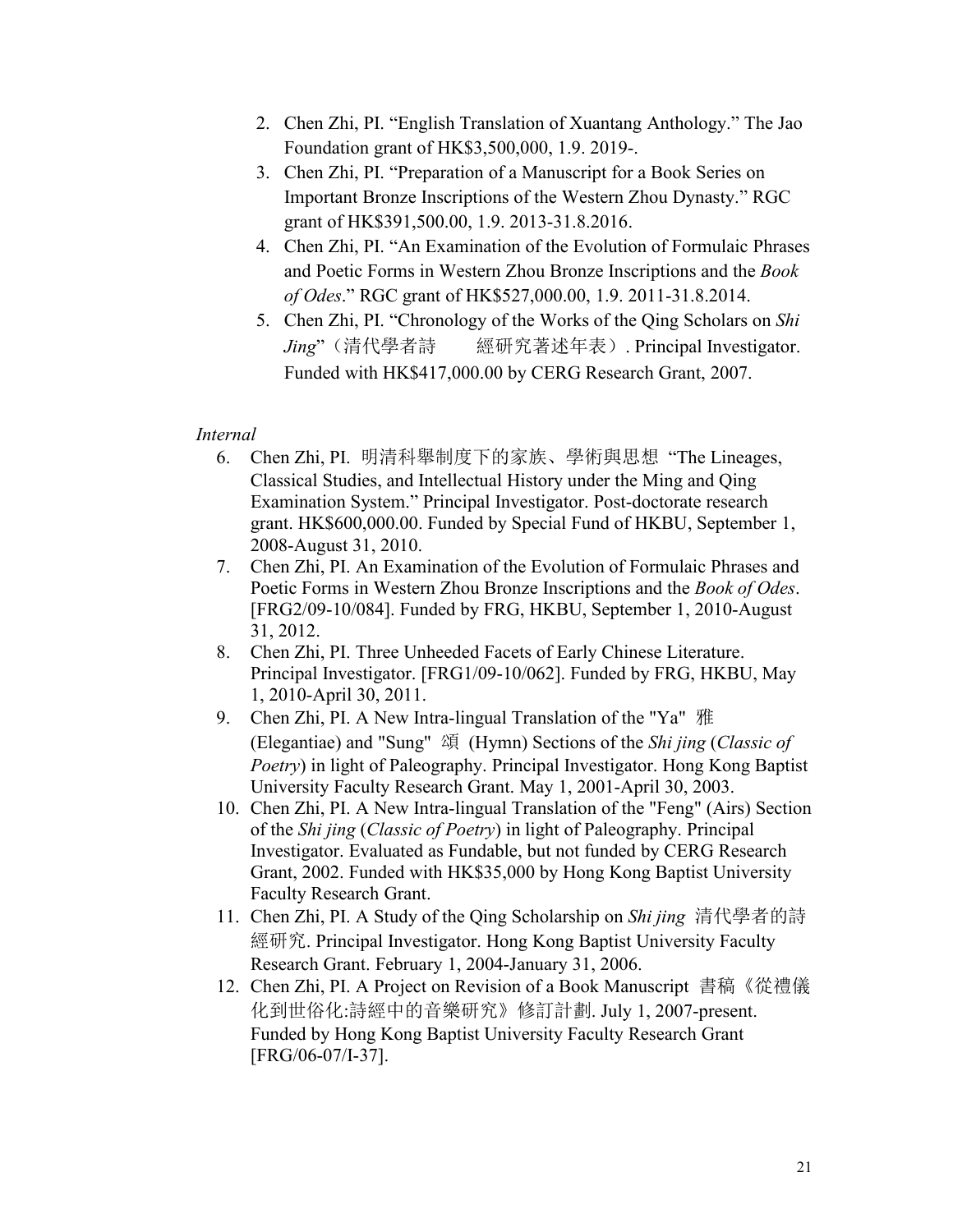#### Peer-review for the Following Academic Journals

- 1. Dao*: A Journal of Comparative Philosophy* (Association of Chinese Philosophers in America, co-sponsored by the Institute for Advanced Studies in Humanities and Social Sciences, National Taiwan University, and supported by the Philosophy Department of Kutztown University).
- 2. *Bulletin of Institute of Chinese Literature and Philosophy* 《中國文哲研 究集刊》
- 3. *Journal of Chinese Studies* 《漢學研究》
- 4. *Journal of Chinese Studies* 《漢學研究》
- 5. *Journal of the Royal Asiatic Society* (Cambridge University)
- 6. *Journal of Ethno-history* (University of Wisconsin at Madison)
- 7. *Sino-Humanitas*《人文中國》(Hong Kong Baptist University)
- 8. *Journal of Chinese Studies*《中國文化研究所學報》(CUHK)
- 9. *Journal of Chinese Philosophy and Culture*《中國哲學與文化》(CUHK)
- 10. *Journal of Chinese Literary Studies*《文學論衡》(CUHK)
- 11. *Monumenta Serica* (Germany)
- 12. *Tsing Hua journal ofChinese Studies* 《清華學報》(Tsing Hua University, Taiwan)
- 13. *Lingnan journal ofChinese Studies* 《嶺南學報》(Lingnan University)
- 14. Springer
- 15. Brill
- 16. De Gruyter
- VI. Service
	- 1. Council Member. Wuhan College, 2018-present.
	- 2. Council Member. HKBU, 2013-2017.
	- 3. Member. HKBU Foundation. 2011-2017.
	- 4. Member or Chair. Search Panels for Deans, Vice Presidents, Managing Directors. UIC, Wuhan College and HKBU.
	- 5. Member, Knowledge Transfer Committee. HKBU, 2011-2017.
	- 6. Member, CE Chinese Language Subject Committee, Hong Kong Examinations and Assessment Authority, 2005-2008.
	- 7. External Reviewer for appointment cases of Chair Professor, Department of Chinese, Renmin University of China, Sichuan University, Shandong University.
	- 8. External Examiner. Accreditation on curricular of Master of Arts. Department of Chinese Language and Literature. CUHK. 2011-present.